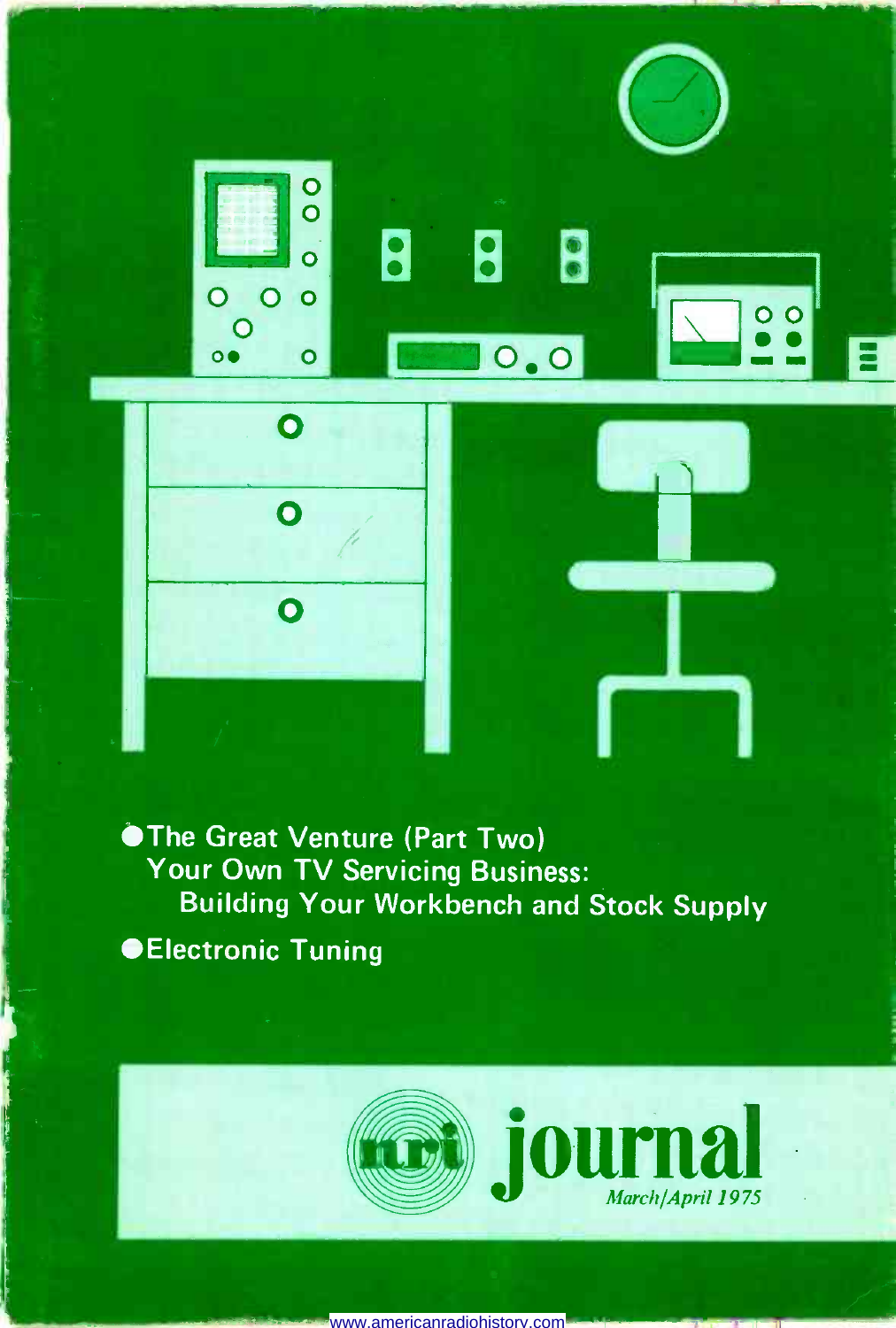FROM MERCURY ELECTRONICS ... BROUGHT TO YOU BY CONAR

## COMPACT TUBE -TESTER KIT



The Model 990 is a miniature-sized space-<br>saver  $(6\frac{1}{2}$ " by 7½" by 3½") but it is unquestionably full-sized in performance!

 $831.95$   $844.95$   $\frac{cathode}{\text{indicate}}$ 

KIT 990UK WIRED 990WT

Parcel Post Insured 5 pounds

### FEATURES AND SPECIFICATIONS

**OFull cathode conductance test on all tubes. OComplete** complement of LATEST sockets-Magnoval, Novar, Decal, Compactron, Nuvistor, Octal, 9-10 pin, 7-pin. ● Special unique open -circuit slide -switch master selection frees any and all multiple -element terminations. Bridge meter circuit provides higher -sensitivity meter readings, irrespective of the test mode selected. All socket contacts<br>terminate at the unique 12-button slide switch row. Multiple-element terminations which can cause test problems in many other types of tube testers are tested simply and effectively on the Model 990. The Model 990 is therefore one of the few truly obsolescence-proof tube testers now available in the economy price class! OChecks each section of multi-section tubes separately. Wellregulated filament voltage supply is outstanding when compared with other tube testers in the economy cost grouping. Tube set-up data is abreast of the latest tube releases and is permanently kept up-to-date.

AMERICAN MADE. Complete and comprehensive test instructions included. Chimerata cathode to G1 and cathode to filament leakage and/or shorts is quickly indicated. Complete element-to-all-other-elements short tests can be quickly and easily accomplished on all tubes by manipulation of the exclusive 12 -circuit slide -button master switching system. High-impact molded instrument case. PPower requirements: 115 v, 50/60 Hz, 50 w.<br>OSize: 61/2" x 71/2" x 31/2". OWeight: 41/2 pounds.

### ... AND MORE FROM MERCURY ELECTRONICS AND CONAR .. .

### SINE/SQUARE-WAVE AUDIO GENERATOR



**OLow Distortion C**Wide Frequency Range CE Scellent Frequency Response

The Model 1600 sine/square-wave audio generator provides a tunable sine or square-wave frequency signal ideally suited for service, industrial, and educational applications. The frequency ranges extend the value of stated from 20 Hz to 20,000 Hz. The instrument can be used in a wide variety of applications, including the direct measurement of frequency response characteristics of audio amplifiers and testing speakers and enclosures. In addition, it can be used in finding the impedance of LC combinations and in determining the frequency or speed of vibrating or rotating bodies.

### SPECIFICATIONS

Frequency Range: Sine: 20 Hz to 200 kHz. Square: 20 Hz to 25 kHz. Output Voltage: Sine: 7 volts. Square: 7 volts. Output Impedance: 1000 ohms with attenuation range. Four ranges: 1/1, 1/10, 1/100, and 1/1K. Frequency Accuracy: Plus or minus 3 percent. Distortion: Less than 2<br>percent. Power Source: 105-125 volts (220-240 volts ac), 50/60 Hz, 19 watts. Size: 51/2" wide by 81/2" high by 63/4" deep. Weight: 61/4 pounds.

> Stock No.1600WT 6% pounds

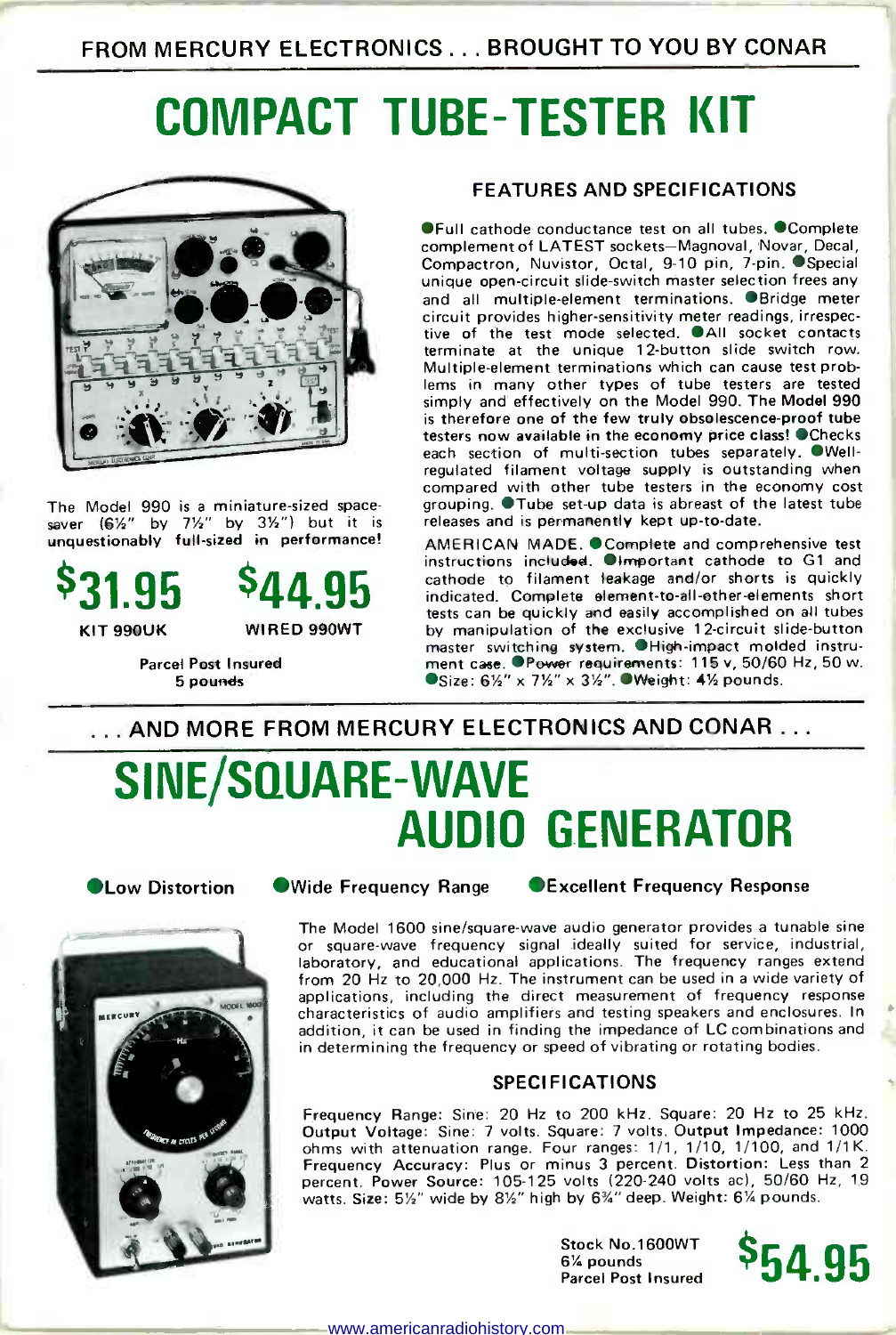



#### James Crudup THE GREAT VENTURE (PART TWO) YOUR OWN TV SERVICING BUSINESS: BUILDING YOUR WORKBENCH AND STOCK SUPPLY

- 10 ELECTRONIC TUNING
- Ted Beach 20 **HAM NEWS** 
	- 24 NRI HONORS PROGRAM AWARDS
- Tom Nolan 26 **ALUMNI NEWS**

EDITOR AND PUBLISHER William F. Dunn

TECHNICAL EDITOR Ted Beach

MANAGING EDITOR Tom Beadling

EDITORIAL ASSISTANT Mildred Duncan

STAFF ARTISTS Bill Massey Arthur Susser Ernie Blaine

In this issue, NRI technical consultant James Crudup continues his series of articles dealing with the triumphs and pitfalls of establishing a TV servicing business. Also, NRI presents a discussion of that recent development in television technology, electronic tuning.

The NRI Journal is published bimonthly by the National Radio Institute, a division of the McGraw-Hill Continuing Education Center, 3939 Wisconsin Avenue, Washington, D.C. 20016. The subscription price is two dollars yearly or 35 cents per single copy. Second-class postage is paid at Washington, D.C.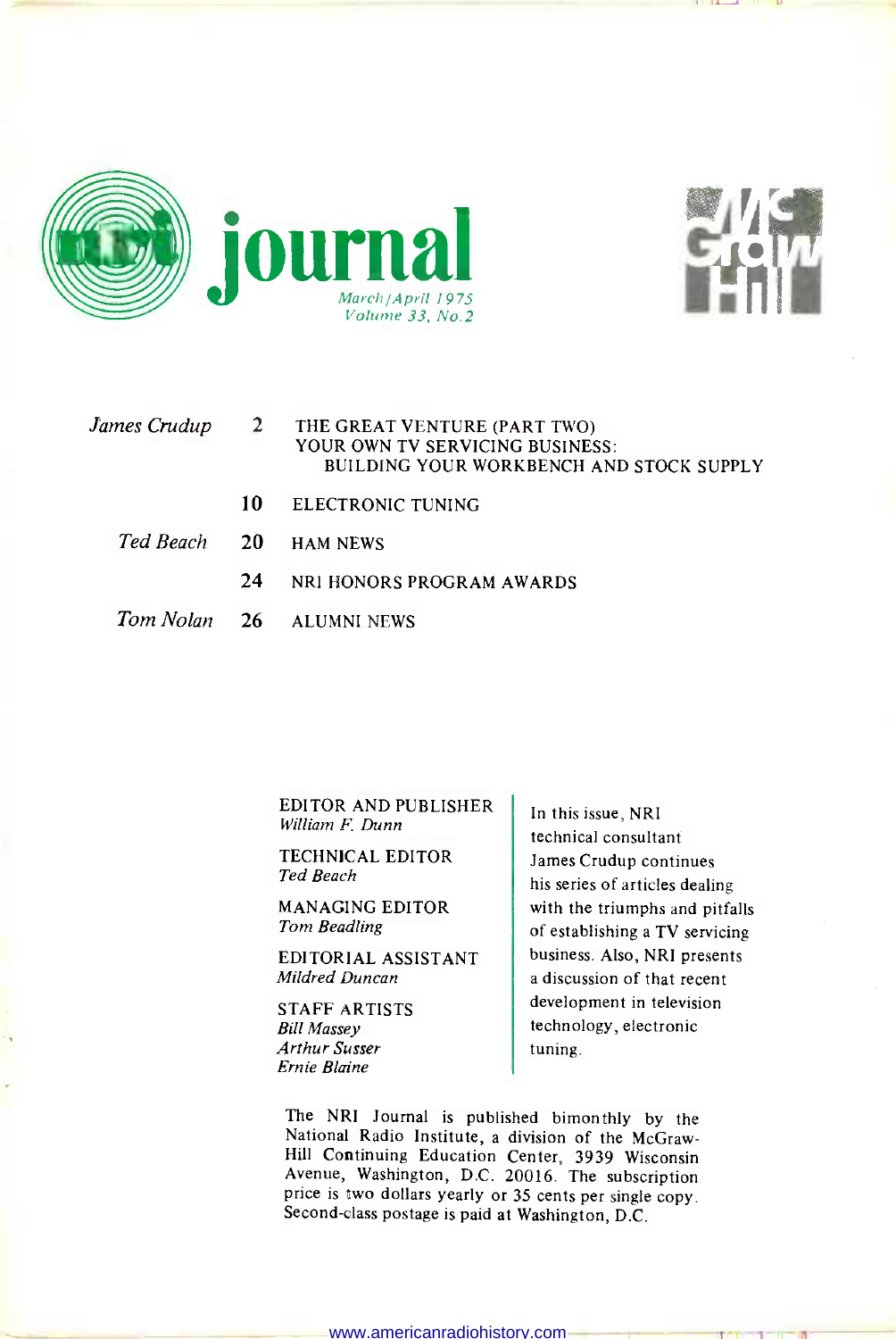# The Great Venture: Your Own TV Servicing Business Part Two

### by James Crudup, C.E.T.

Any profit-making service business must be operated in an efficient and productive manner. To be efficient and productive, a service shop should be designed to ensure a smooth workflow. Time lost because of unnecessary trips, misplaced equipment and a poorly designed work area will cost you money.

Stocking a sufficient and adequate supply of parts is good business practice because it cuts down on inventory control and allows for faster turnover of money. Having the right part on hand to fix a set while a customer waits for it can be impressive to the customer and vital to a new, small business.

Probably the most important single item in a serviceman's shop is the workbench. It should be sturdy, well-designed, and comfortable to work at. Both time and money can be saved if the bench is strategically positioned in the shop. Because "time is money," income can be lost when unnecessary motions and trips are made in a poorly organized service shop.

Depending on the size of the shop, you may require more than one workbench. The location of the workbench is very important. Before you start construction of the bench, give a great deal of consideration to where the bench is to be located. A drawing of a shop with the workbench in position may be helpful. One possible shop layout is shown in Figure 1.

Since it's unlikely that you will find a sturdy, adequate workbench that can be purchased in assembled form, you will probably end up building your own. Figure <sup>2</sup>shows a satisfactory workbench. It shouldn't be too wide because it would then be difficult to reach the areas in the back. The bench should include electric outlets to accommodate test equipment. Allow adequate current capability for test equipment and the equipment being serviced.

### 2 NRI Journal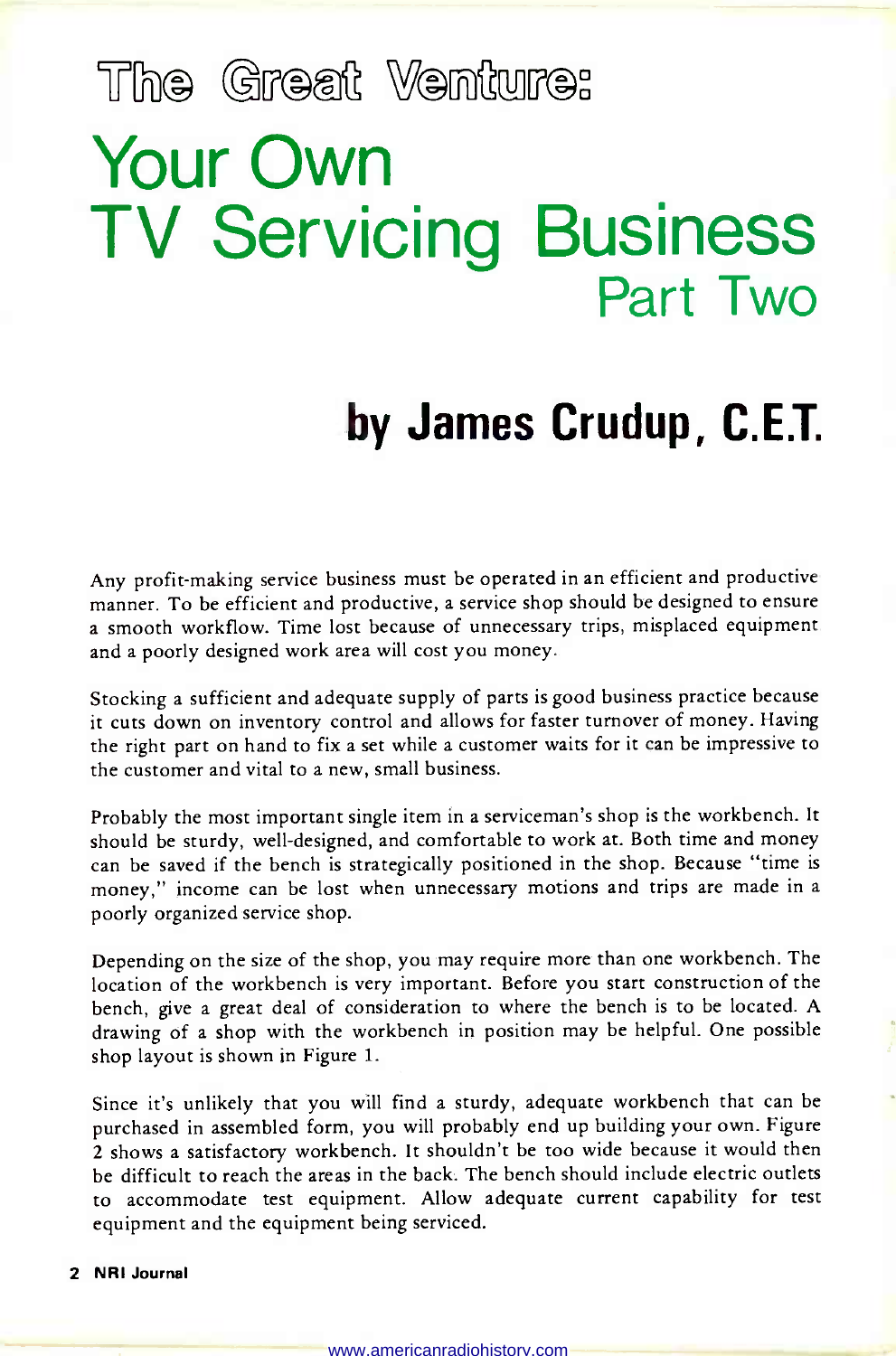

### FIGURE 1.

This workbench is of all-wood construction and is assembled with screws and bolts to ensure rigidity. A work surface 36 inches wide and six feet in length is provided to accommodate large television receivers. The formica -covered two-inch thick bench top is strong enough to support heavy television receivers. Formica is very smooth and easy to clean. Sharp chassis corners will not mar it, and a hot soldering iron accidentally laid on the surface will cause an unmistakable odor before charring the surface.



FIGURE 2.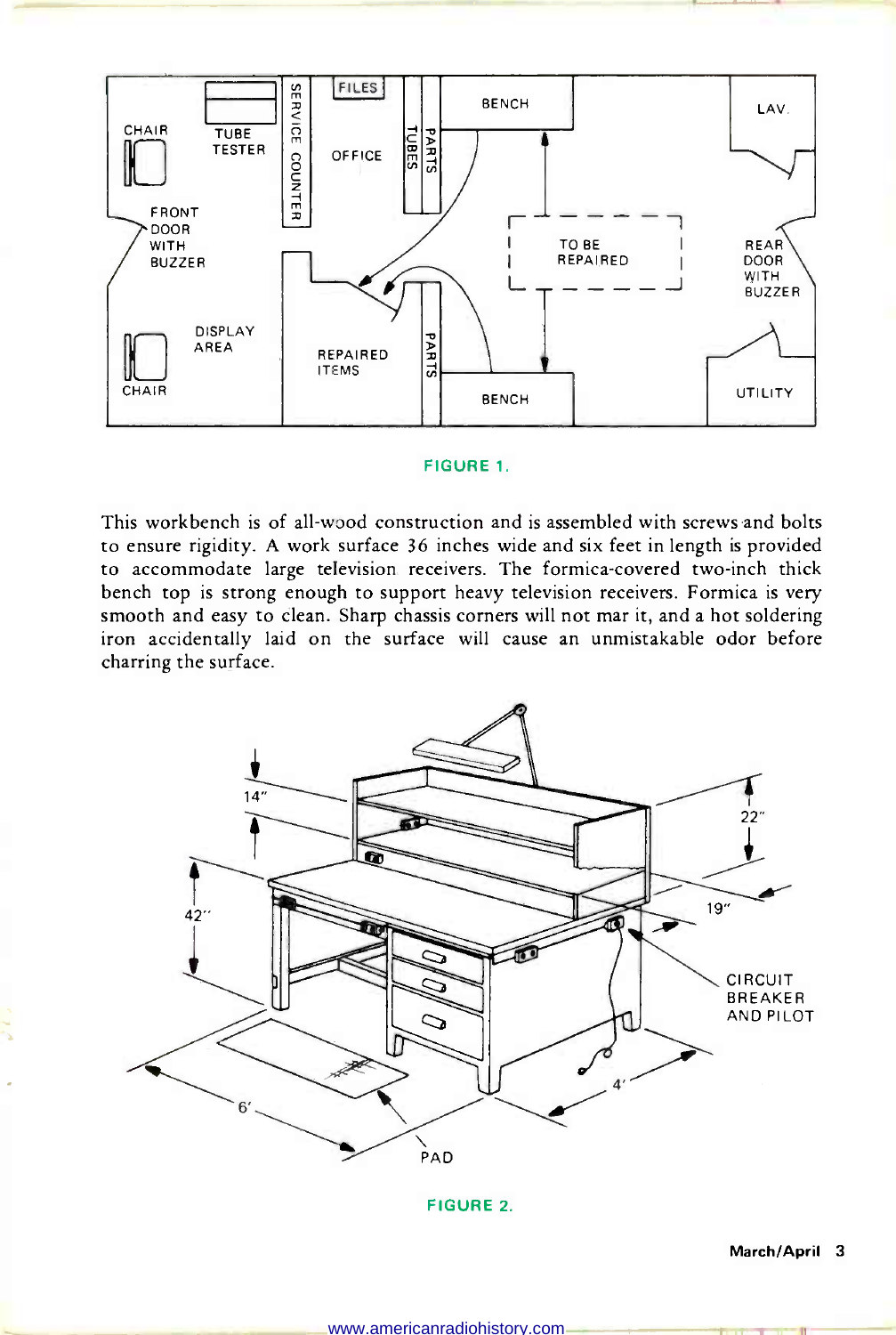A wide shelf at the back is provided for test equipment. Although a bench with a place provided for each unit of test equipment may present a more finished appearance, the arrangement of Figure 2 is often used because of its flexibility. The test equipment can be moved close to the unit being serviced, or it can be moved back out of the way. In addition, new test instruments may be added to the bench without the necessity of reconstructing a panel.

Drawers are provided to store hand tools, electric drills and bits, extra soldering irons and tips, test leads and many other items. Small parts such as resistors, capacitors, tubes, and transformers may be stored on shelves, in drawers, and in bins built alongside, above, and near the bench.

Standing at the bench for long periods can be very tiring; therefore, a high stool should be provided for those times when work can be done efficiently and conveniently while sitting down. A footrest, to help relieve fatigue when sitting down, is run across the front of the bench about 6 to 8 inches from the floor. A soft rubber pad placed on the floor helps to ease foot fatigue.

For men of average height, a bench three and one-half feet high is just about the right height. For the most comfortable working conditions, a very short man may have to reduce the height of the bench or a tall man may have to increase it.

After the bench construction is completed, electric outlets are installed. The layout of the electric outlets should be designed so as to keep the bench top free of line cords. Figure 3 shows the wiring of the outlets of Figure 2. The outlets along the back of the shelf are for test equipment; those under the shelf are for receivers and other equipment to be repaired. The front outlets are for a soldering iron, electric drill and various other items, such as a vacuum cleaner for cleaning the shop.

### SHOP TEST EQUIPMENT

Most of us are aware that there is no substitute for good tools. This holds true for electronic equipment. The old cliche "you get what you pay for" should be taken seriously.



#### FIGURE 3.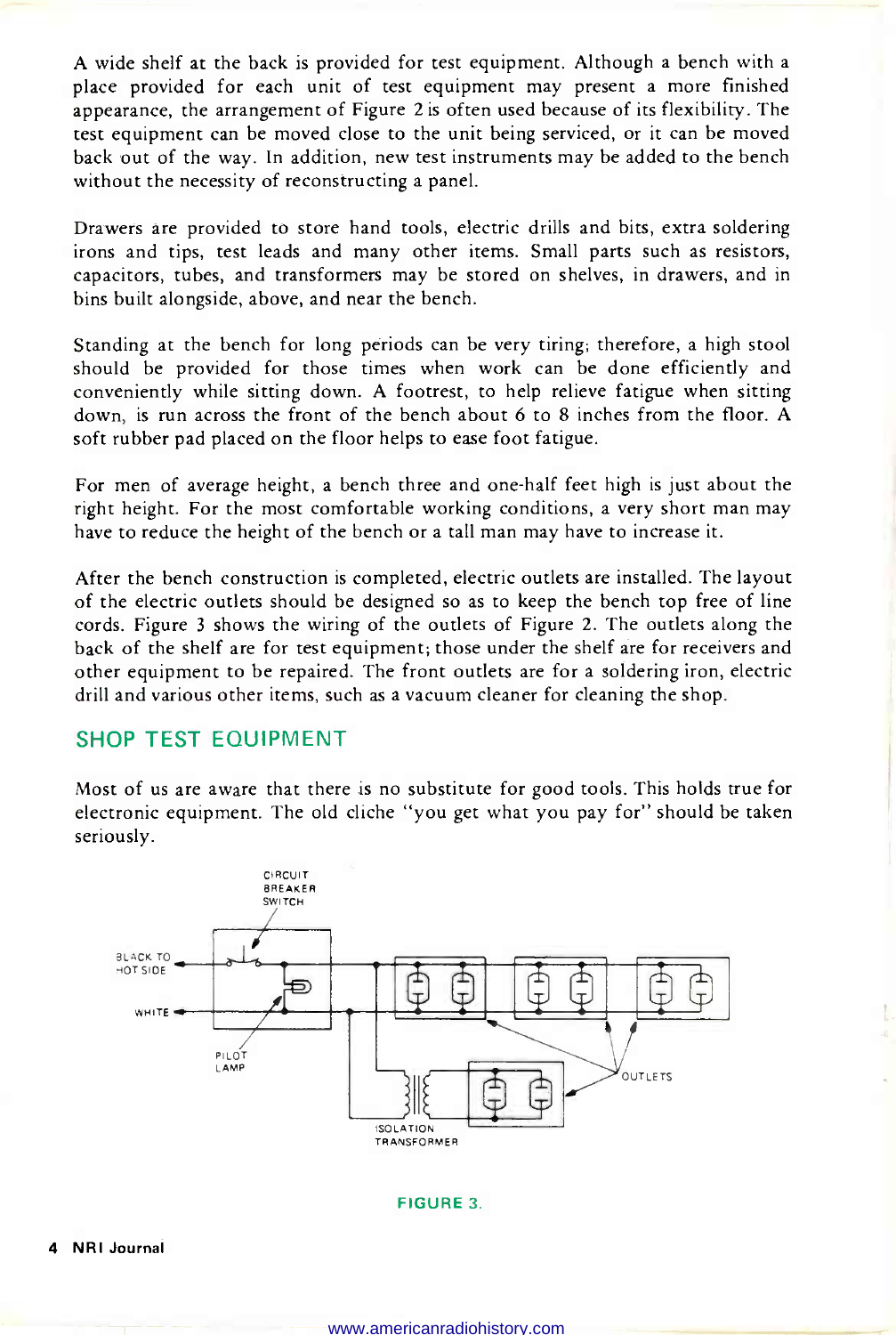You don't need as much equipment as you might think in order to start a television business. Start off with a few basic pieces of test equipment and add to it as your business grows. Don't waste money on elaborate but seldom -used equipment that will simply collect dust most of the time.

You can make most repairs efficiently with a good wide-band scope, high-impedance voltmeter, high-voltage tester, degaussing coil, picture tube tester, color -bar generator, signal generator, tube tester, and R/C substitution box. Although expensive, a commercial tube tester for customers will soon pay for itself many times. Fancy alignment test equipment really isn't required when you first open your shop doors. A small shop, one that averages less than 50 sets a month, probably wouldn't do one alignment a month. A \$400 sweep/marker generator would be a poor investment in the infancy of a small service business.

At least two voltmeters should be in the shop, preferably one for each workbench. Also, each bench should be equipped with a set of tools and a soldering iron. A soldering gun is needed for heavy solder work.

If you plan to service car radios or car tape players, you will need a 12 -volt power supply capable of at least 2 amperes. It's pretty easy to build a power supply of this type and save money. Refer to any solid-state hobby manual.

A test jig is a must for any service shop. It allows you to leave the customer's TV cabinet, picture tube, and yoke in his home. You take only the chassis to your shop. When you consider that some color TV cabinets are six feet long and weigh several hundred pounds, you can appreciate the advantages of having a test jig. By removing only the chassis from the customer's home you eliminate the possibility of causing damage to the receiver cabinet. You also eliminate the need for an extra<br>man to carry the complete set. Scratching, burning, or marring the customer's cabinet is certainly taboo. The test jig consists of a cabinet, color picture tube, deflection yoke, convergence yoke, and extension cables to hook up the chassis. Again, time is saved. Leaving the yokes in place at the customer's home eliminates the need for purity and convergence adjustments. A good test jig can be used for many different types of chassis.

A picture tube tester, 12 -inch degaussing coil, and high -voltage probe are necessities that no shop should be without.

### PARTS

You can start a service business with a surprisingly small stock of parts. However, you will want to build up your stock gradually in order to reduce the number of trips or orders you must make to the parts suppliers, and so be able to give the fastest possible service.

With this small stock as a beginning, you can gradually increase the amount and variety of these parts. Keep a list of the replacement parts you use. By referring to this list, you will see what parts you use most frequently and how many of each item you should stock.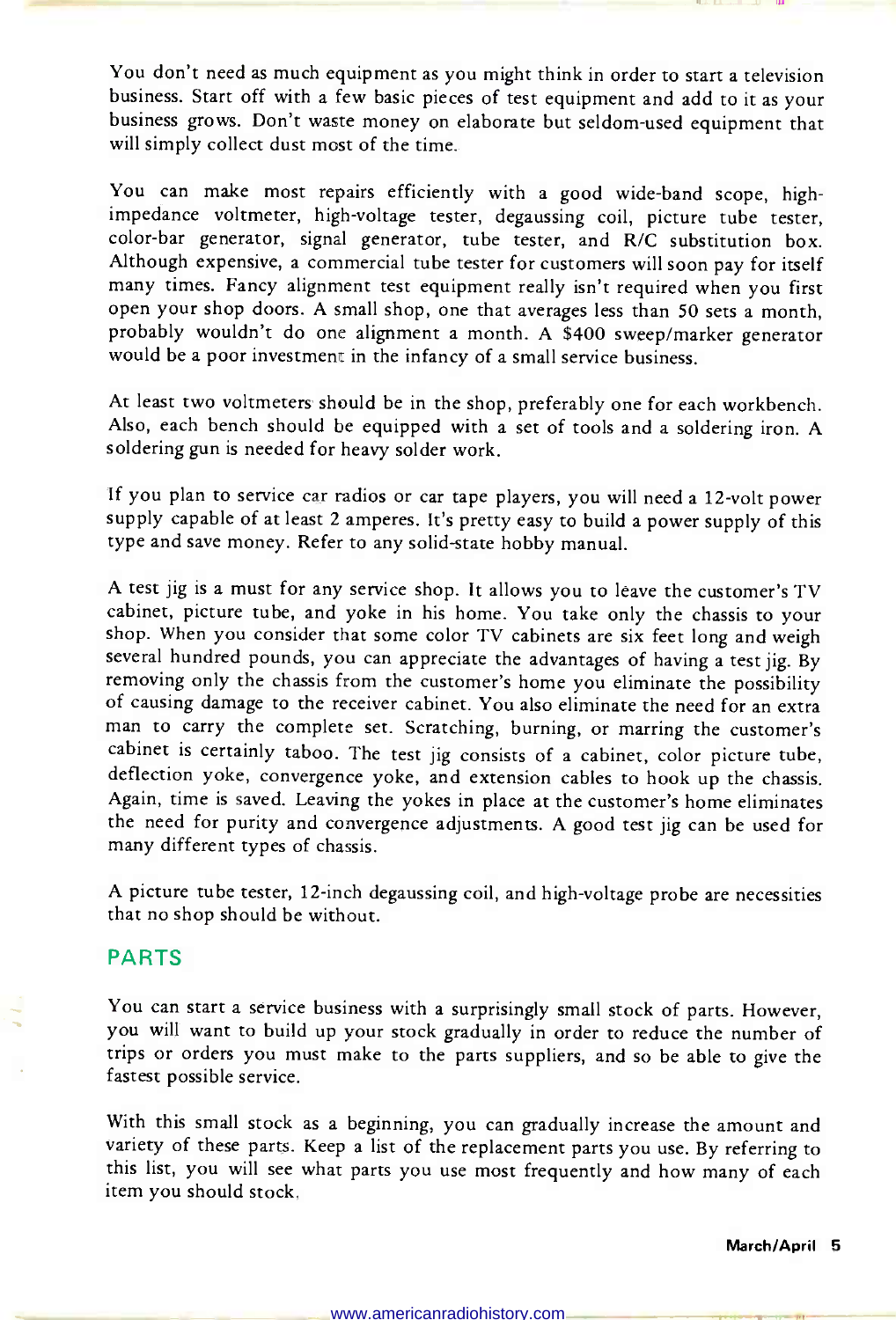Some servicemen make the mistake of acquiring an excessively large stock. It is not wise to invest too much money in slow -moving parts. A new shop does not need to stock picture tubes, yokes or transformers. Order them as required. Increase the quantity and variety of your stock only as your service experience indicates the need for such expansion. Your local distributor can help you choose those parts that he has found to move most rapidly in your area.

Replacement parts fall into three groups: exact duplicate replacements, universal replacements, and general replacements. Exact duplicates are best because they fit both physically and electrically without any modifications. Try to get exact replacements when possible, especially when yokes or transformers are to be replaced.

### Universal Parts

Universal parts are designed so that with minor physical or electrical alterations they can be used as replacements for a wide variety of radio and TV parts. For example, potentiometers come with extra-long shafts. When replacing a volume control, contrast, or brightness control in a TV receiver, once you have chosen a control, with the proper electrical characteristics, you can make it fit the receiver by cutting off the shaft to the required length. Thus, the same control can be used in any receiver requiring a control that has its electrical characteristics.

### General Replacement Parts

Finally, we have parts, such as tubes, transistors, diodes, resistors, and capacitors, that can be used in any receiver as long as they have the proper electrical characteristics and as long as there is room.

We include among these parts which, although not designed for the particular receiver, can be used by making some slight change in the original circuit to fit the new part characteristics. Changes of this kind are rarely necessary, because the widespread distribution of exact duplicate and universal replacement parts generally makes a direct replacement possible.

Whenever possible, tubes should be replaced with exact duplicates. It is not a good idea to install a tube of a different type from the one originally used in the set. Do so only if the original type is unobtainable. Substitutes don't always work.

Each year, more and more of the equipment serviced by electronics technicians is transistorized. Transistor manufacturers are well aware of the service technician's problem, and most have separate lines of semiconductors especially designed for replacement applications. These devices are made readily available to the serviceman through his regular parts dealer.

The most obvious way of finding a suitable substitute for a transistor or tube is to look up the type number in a substitution guide, such as the two published by Howard Sams & Company (Transistor Substitution Handbook and Tube Substitution Manual). These books are available from CONAR, at your local

### 6 NRl Journal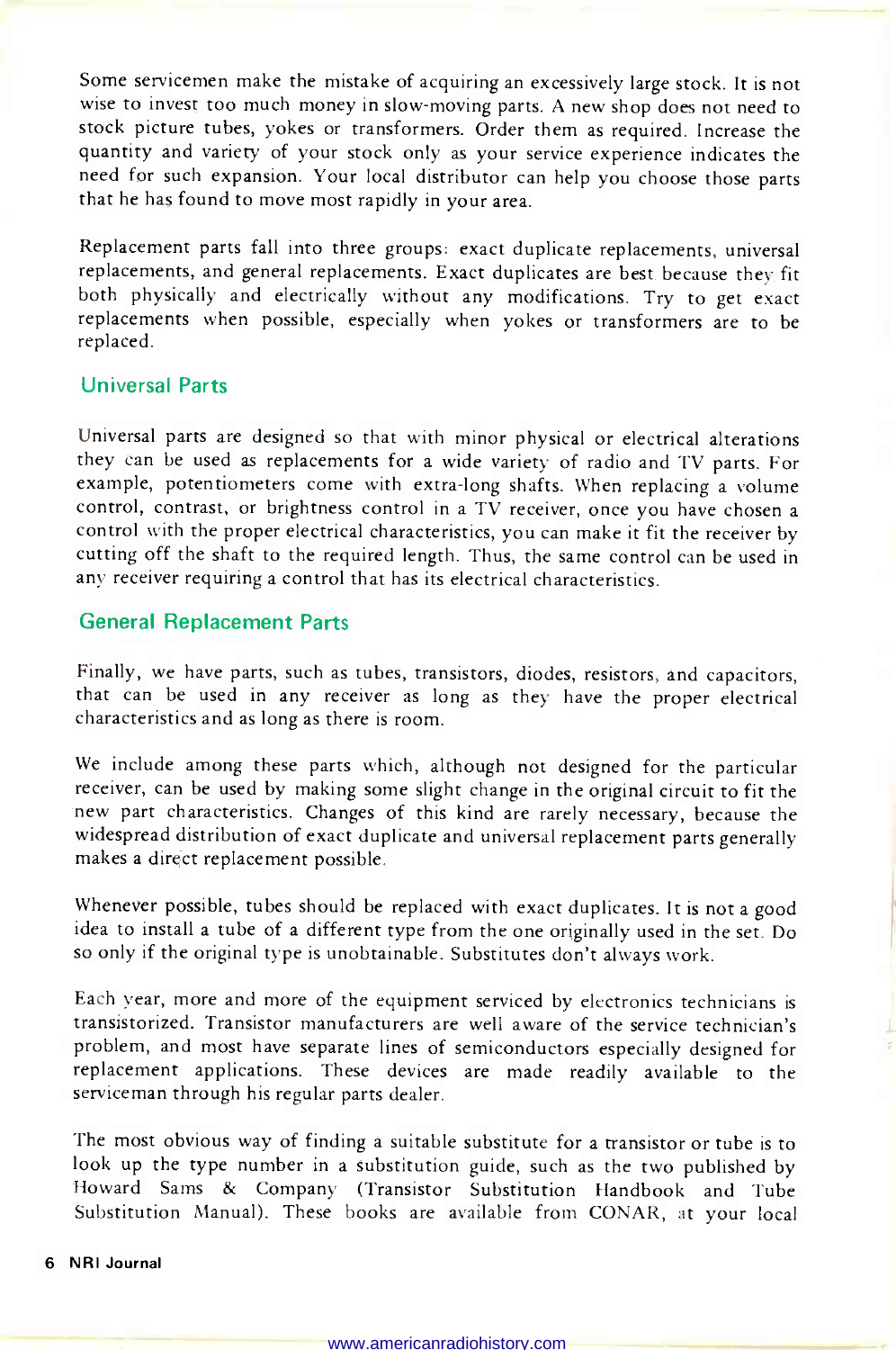The largest replacement lines of solid-state parts are made by RCA (SK series), International Rectifier (TR series), Motorola (HEP series), Sylvania (ECG series), General Electric (GE series), and Delco (DS series). Ask for information on them from your wholesaler.

### MAKING HOUSE CALLS

The outside man plays an important part in a TV service business. In some small shops he is the backbone of the business. A good outside man must be a good customer relations man as well as a good technician. His actions should reflect a concern for the customer, honesty and technical competence. The exact amount of each will vary with each service call. A good outside man who is motivated and properly supervised can be an asset to any service shop.

It is generally assumed that extensive or time-consuming troubleshooting won't be done on service calls. If the problem can't be corrected within an hour, it's probably best to pull the chassis and work on the set back at your workbench.

|                                                                                                                                                                                               |                                                                                                                                                                                  | <b>TABLE 1</b>                                                                                                                                                                    |                                                                                                                                                                                      |                                                                                                                                  |  |  |  |  |
|-----------------------------------------------------------------------------------------------------------------------------------------------------------------------------------------------|----------------------------------------------------------------------------------------------------------------------------------------------------------------------------------|-----------------------------------------------------------------------------------------------------------------------------------------------------------------------------------|--------------------------------------------------------------------------------------------------------------------------------------------------------------------------------------|----------------------------------------------------------------------------------------------------------------------------------|--|--|--|--|
|                                                                                                                                                                                               |                                                                                                                                                                                  | <b>PARTS FOR SERVICE</b>                                                                                                                                                          |                                                                                                                                                                                      |                                                                                                                                  |  |  |  |  |
|                                                                                                                                                                                               |                                                                                                                                                                                  | <b>Tubes</b>                                                                                                                                                                      |                                                                                                                                                                                      |                                                                                                                                  |  |  |  |  |
| $\square$ 1B3<br>$\Box$ 1 $\lor$ 2<br>$\Box$ 2AV2<br>$\Box$ 3A3<br>$\square$ 3AT2<br>$\square$ 3GK5<br>$\Box$ 3HA5<br>$\Box$ 4BZ6<br>$\Box$ 5GH8<br>$\Box$ 6AX4<br>$\Box$ 6AY3<br>$\Box$ 6BK4 | $\Box$ 6CG3<br>$\Box$ 6CG8<br>$\Box$ 6CJ3<br>$\Box$ 6DO6<br>$\Box$ 6DW4<br>$\Box$ 6EA8<br>$\Box$ 6EH7<br>$\Box$ 6EJ7<br>$\Box$ 6FQ7<br>$\Box$ 6GF7<br>$\Box$ 6GH8<br>$\Box$ 6GJ7 | $\Box$ 6GM6<br>$\Box$ 6GU7<br>$\Box$ 6G Y6<br>$\Box$ 6HA5<br>$\Box$ 6HB7<br>$\Box$ 6HQ5<br>$\square$ 6HV5<br>$\Box$ 6JC6<br>$\Box$ 6JE6<br>$\Box$ 6JS6<br>$06$ JU8<br>$\Box$ 6KA8 | $\Box$ 6KD6<br>$\Box$ 6KE8<br>$\Box$ 6KM6<br>$\Box$ 6KN6<br>$\square$ 6K T8<br>$\square$ 6K Z8<br>GEB6<br>$\Box$ 6LO6<br>$\Box$ 8FQ7<br>$\Box$ 12AX7<br>$\Box$ 12BY7<br>$\Box$ 12GN7 | $\Box$ 17JZ8<br>$D$ 21 G Y 5<br>$\Box$ 23.29<br>$\Box$ 31 LQ6<br>□33GY7<br>$\square$ 38HE7<br>$\square$ 38HK7<br>$\square$ 42KN6 |  |  |  |  |
| <b>Solid State Parts</b>                                                                                                                                                                      |                                                                                                                                                                                  |                                                                                                                                                                                   |                                                                                                                                                                                      |                                                                                                                                  |  |  |  |  |
| □ SK3052<br>$\square$ SK3054<br>$\square$ SK3082<br>$\Box$ SK3103<br>$\square$ SK3114                                                                                                         | $\Box$ SK3124<br>$\square$ SK3132<br>$\Box$ ECG 155<br>$\Box$ ECG 131<br>$\Box$ HEP 707                                                                                          | $\Box$ SK3016<br>$\square$ SK3017<br>□ SK3066<br>$\square$ SK3004<br>$\Box$ SK3009                                                                                                | $\Box$ SK3010<br>$\Box$ SK3018<br>$\Box$ SK3021<br>□ SK3024<br>$\square$ SK3025                                                                                                      | $\Box$ SK3040<br>□ SK3041<br>$\Box$ SK3042<br>$\square$ SK3088<br>$\square$ SK3109                                               |  |  |  |  |
|                                                                                                                                                                                               |                                                                                                                                                                                  | Assorted thermistors<br>Assorted line cords<br>Assorted fuses<br>Assorted fuseable resistors<br>Assorted capacitors (all types)<br>Assorted circuit breakers                      |                                                                                                                                                                                      |                                                                                                                                  |  |  |  |  |

### TABLE 1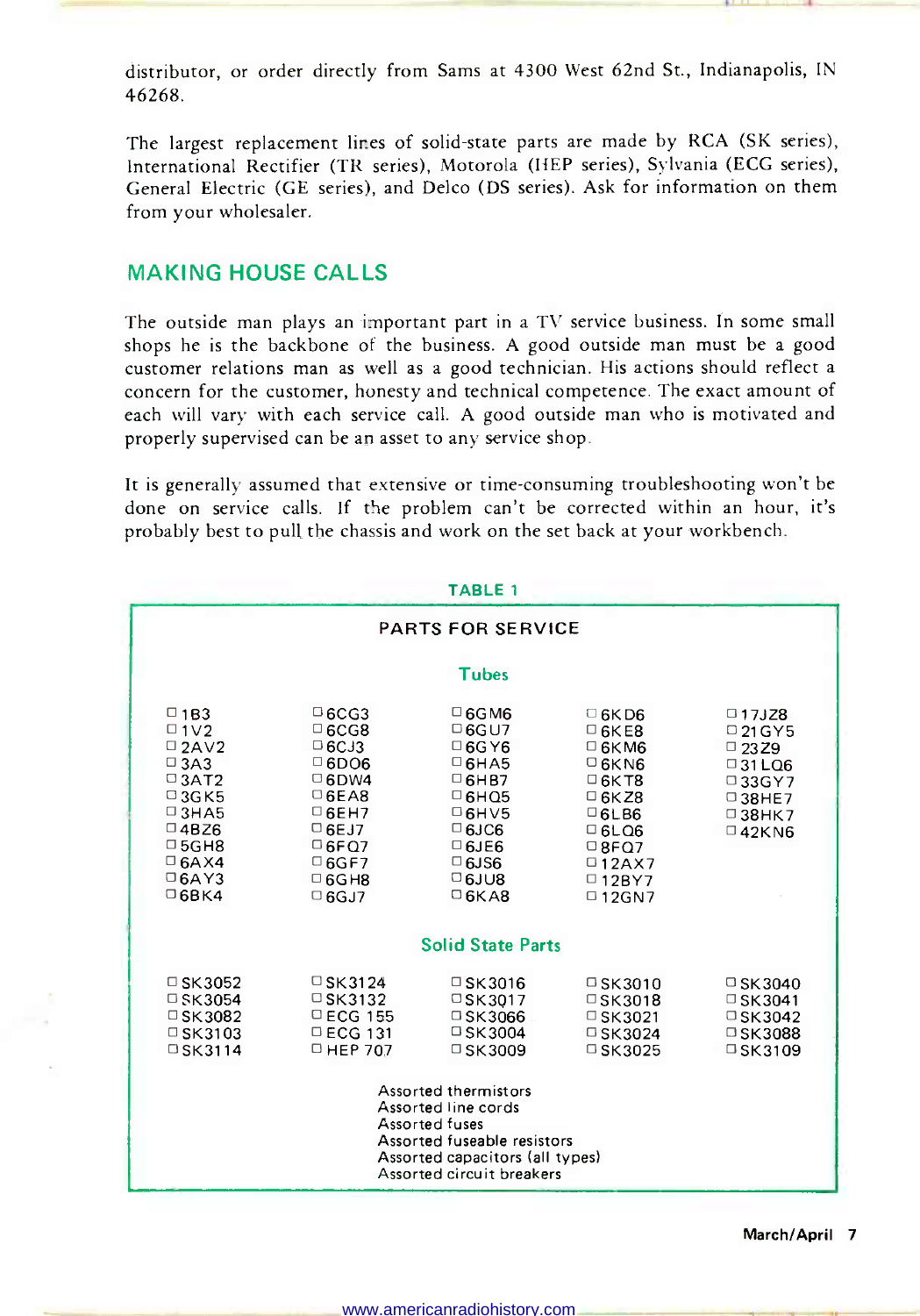#### TABLE <sup>2</sup>

Ice pick Wire strippers Flashlight or troublelight Lock jaw pliers Small screwdriver Phillips screwdriver General screwdriver 6 Allen wrenches Long -nose pliers Side -cutting pliers 6 adjustable end wrenches Keyhole saw 8" file 1/4" nut driver 5/16" nut driver 3/8" nut driver Diagonal cutters

Long 1/4" nut driver Multimeter (with current ranges) Resoldering tool Soldering iron Soldering gun Solder Service mirror Degaussing coil Assorted screws and nuts Glue (quick drying) Tuner cleaner Alcohol Corona dope Electrical tape Assorted batteries Freeze mist

ŋ

There are certain parts that fail more often than others. These are the parts you want to have when you make house calls. Certain tools are required in order to do the work efficiently. Large, fragile or expensive test equipment should be left behind in the shop. To prevent this equipment from being lost, stolen, or damaged, don't carry it around on service calls.

Tubes will probably cost you more than any of the other equipment that you carry in your caddy. It takes time to build up a well -stocked tube caddy. You can start out stocked pretty well with the tubes listed in Table 1. Keep a current tube price chart in your caddy. You should be able to purchase this stock of tubes from your wholesaler for less than \$100. One of each will do for the time being. When you use one, put two in the next time you buy parts. Don't take tubes from the shop stock unless it's an emergency. After you've serviced a few sets you'll find out which tubes are popular and which to stock the most of.

With the influx of hybrids and solid-state sets, you should also carry a few transistors on service calls. Those in Table 1 should be helpful.

You don't want to be bogged down with too much equipment on a service call but you want to take enough. In the beginning I could carry everything I needed in my tube caddy, but over the years I have had to start carrying a small tool box also. Table 2 lists the items I carry in my tool box. The degaussing coil fits in my tube caddy.

Be prepared. Before you leave the shop you should know where you are going. Call and obtain directions if necessary, and if you might be late, always call the customer and explain. If you have a clerk or receptionist, let them handle scheduling, routes and courtesy calls. Spend the time required to carefully study each call you are going to make. Look over the customer's complaint, and, if at all possible, obtain a schematic of the set and diagnose the probable trouble. Always try to have the schematic if you aren't familiar with the set. The complete Sams photofact is quite helpful. Parts are pointed out so you can find them quickly.

#### 8 NRI Journal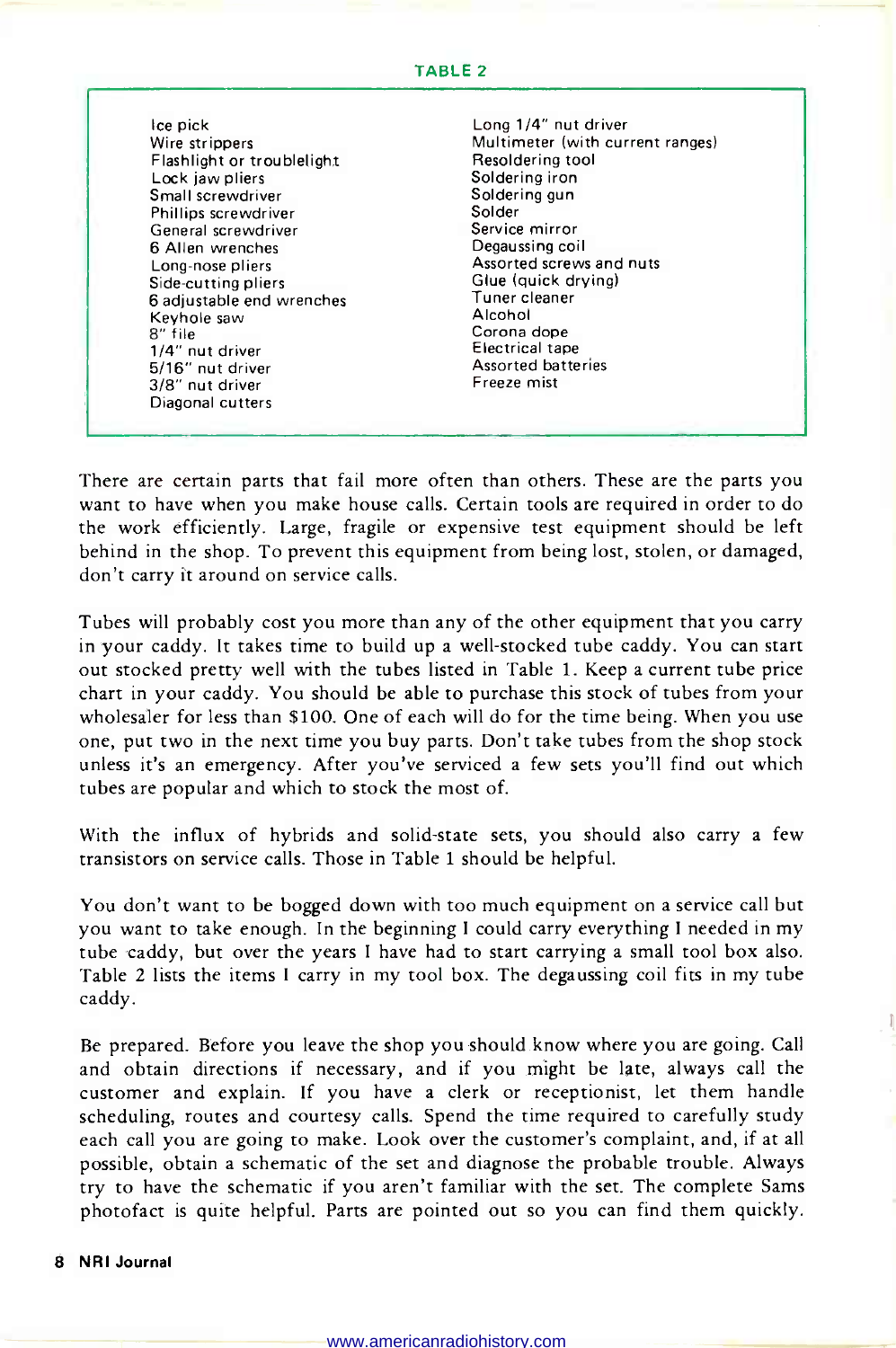There is a parts list and the schematic includes voltages and waveforms. Note the tubes most likely to be needed for each repair and make sure you have them in your box.

A cheaper method of obtaining service information is to buy the all-in-one TV schematic/service manuals for both color and black -and -white receivers published by the Tab Book Company located at Blue Ridge Summit, Pennsylvania 17214. These books are sold in most electronic supply houses.

### CUSTOMER RELATIONS

How you treat the customer and how you act on a service call is just as important as the repair, if not more so. You want to leave a very positive and cordial impression. The customer generally associates these qualities with an honest and proficient repairman.

Being courteous means simply that you should do everything you possibly can to help the customer. Remember, you are selling service and the customer is the one who is buying it. Some customers appear to make unreasonable demands like, "But it was a much clearer picture before you fixed it," or "Could you look at this radio while you're here?," etc. To the first demand, make certain that everything is as it should be and then hook up your color generator (even on a monochrome set!) and show her that your "precise test equipment" is producing the best possible picture. To the second demand, if you have time, take a quick look at whatever else needs fixing. If it's simple, fix it. On the other hand, if you have to disassemble something or if more than a visual look is required, schedule another service call or take it with you for repair.

Always be sure to protect the customer's furniture (including the TV cabinet!) and the rug or floor behind the set where you work with a large protector cloth. They do not take up much room and will impress the customer with your thoughtfulness and careful work habits. Don't mix business with pleasure. When you have completed a repair, make up the bill, get your payment and leave.

### SERVICE CALL TROUBLESHOOTING HINTS

Here are ten of the most popular troubles.

- 1. Bad line cord.
- 2. Bad on/off switch (carry on/off switches, cut shaft as required for correct length).
- 3. Bad tubes (mostly horizontal output).
- 4. Open fuses.
- 5. Bad circuit breaker.
- 6. Dirty tuner (intermittent on some channels).
- 7. Poor purity or convergence.
- 8. Controls misadjusted.
- 9. Bad power supply rectifier (fuse blows quickly or circuit breaker kicks quickly).
- 10. Bad electrolytic (power supply or vertical section.)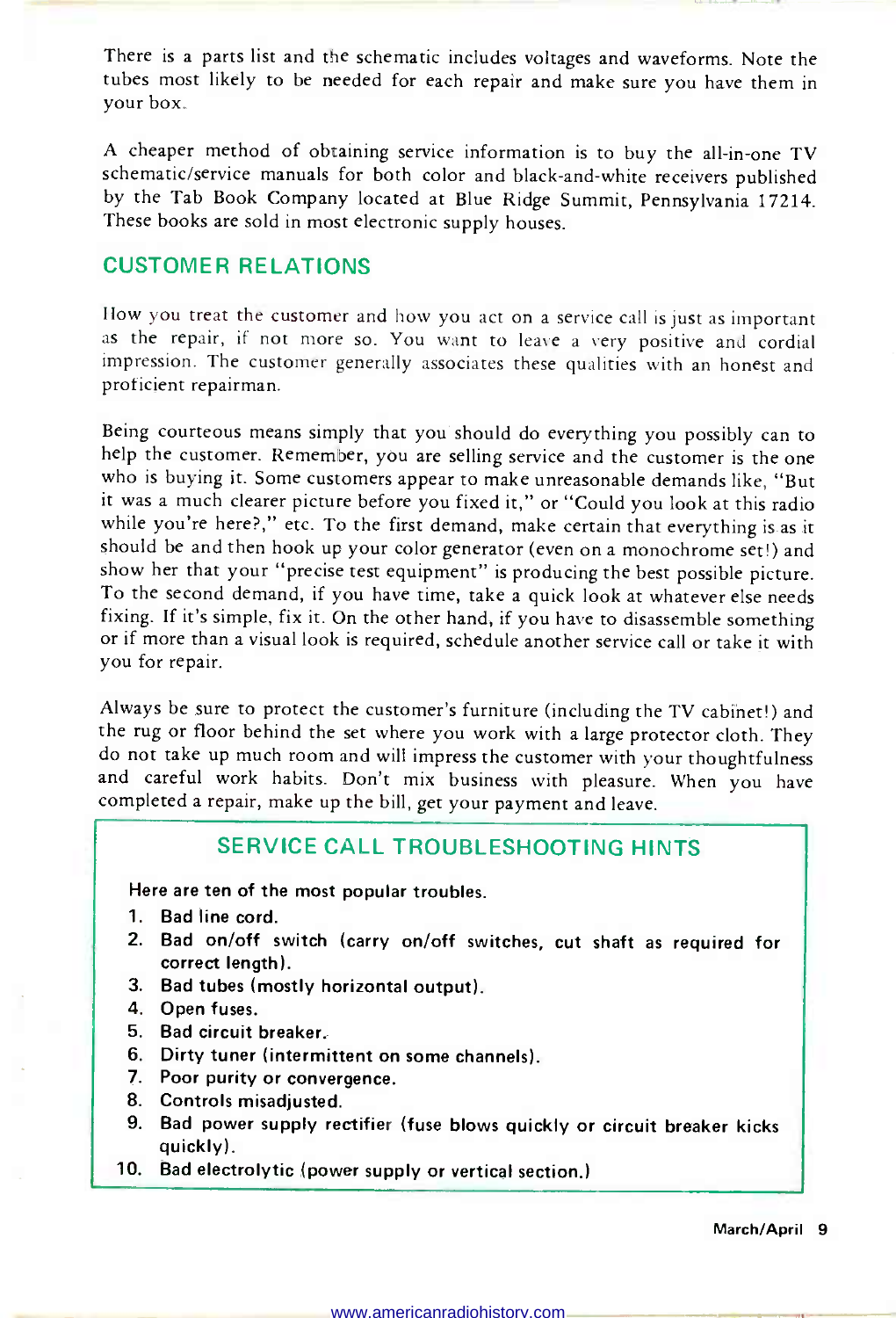



One of the most recent innovations in television tuners is the development of the electronic tuner. This tuner is generally smaller and more reliable than the switch -type tuner. Switch -type tuners malfunction because the switch contacts fail to make a good contact because they become dirty and with use the contacts lose their tension. These problems are reduced in the electronic tuner; electronic tuners should require little or no maintenance during the life of the TV receiver.

The electronic tuner has been made possible by two special diodes. Before studying complete electronic tuners, let's briefly review diodes and then study the two special diodes used in these tuners.

### SPECIAL DIODES

The two special diodes you will encounter in electronic tuners are the varactor diode and the PIN diode. The varactor diode is used as a variable capacitor and the PIN diode is used as a switch.

The diodes we are concerned about are made by forming a junction between n -type and p-type silicon. At the junction, some of the electrons in the n-type material will move across the junction and fill holes in the p -type material. This will leave a hole in the n-type material. The electrons on the p-side of the junction will build up a negative charge so that no additional electrons can cross the junction. At the same time, the holes that will occur on the n-side of the junction will produce a positive charge so that additional holes will not move across from the p -side of the junction. At the junction we have a space charge due to the movement of the electrons across the junction into the p-type material and to the holes appearing on the n-side of the junction. On both sides of the junction we have what is called a depletion area, an area that does not have any majority carriers. You will remember that in n-type silicon, the electrons are the majority carriers and in the p -type silicon, holes are the majority carriers.

Now let's compare the junction diode with a capacitor. A capacitor is simply two metal plates separated by a dielectric. If we place a negative charge on one plate and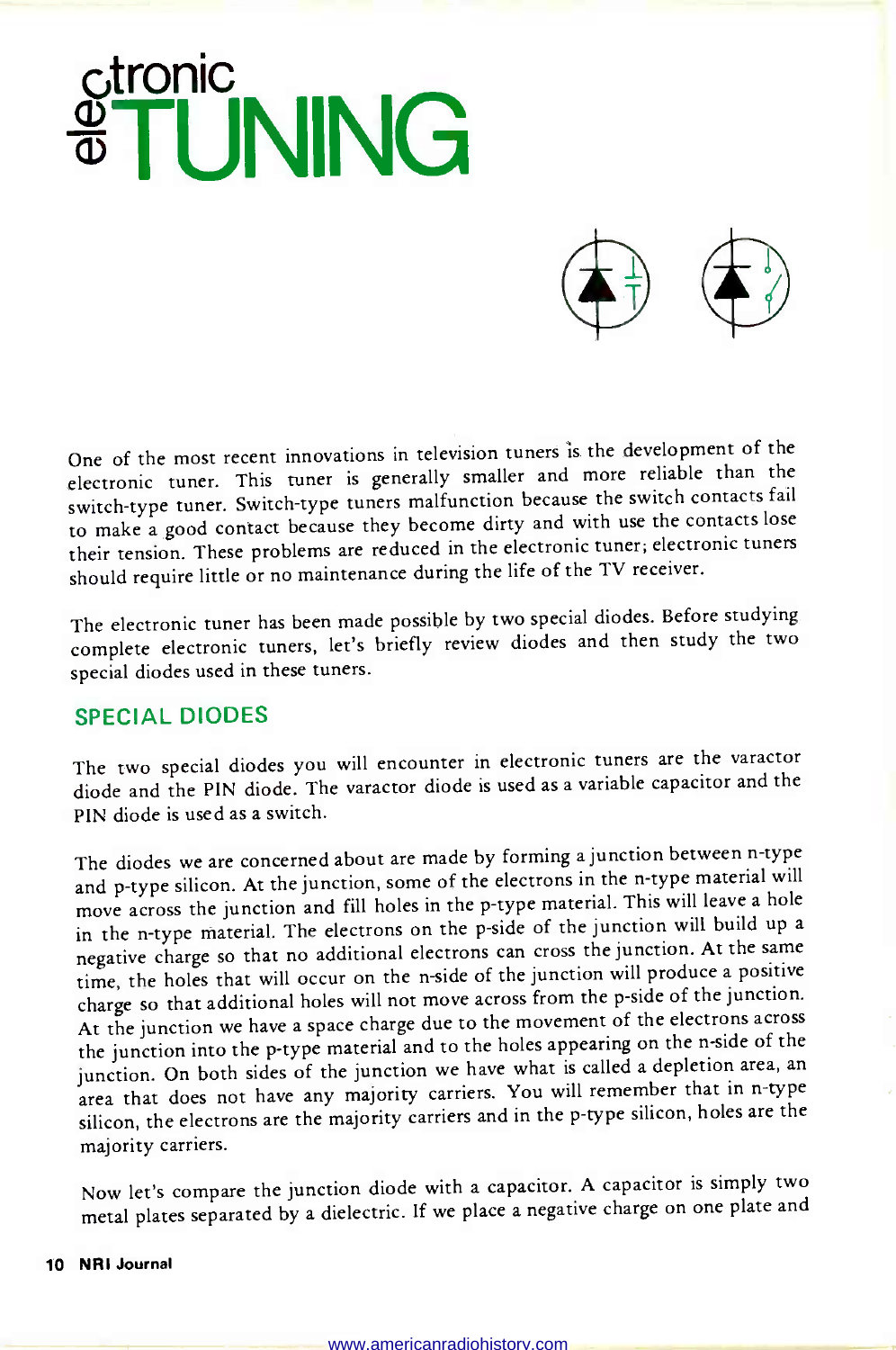

#### **HOLES**

### FIGURE 1. DISTRIBUTION OF CARRIERS IN A JUNCTION DIODE.

a positive charge on the other, we'll simply have a surplus of electrons on one plate and a shortage of electrons on the other; in other words, a positive and a negative charge. The two charges are separated by the dielectric. We have exactly the same thing at the junction of a diode. The electrons in the n -type material represent a negative charge and the holes in the p -type material represent a positive charge. They are separated by the depletion area which, in effect, is the dielectric.

The capacity of the junction diode can be varied by placing a reverse bias across the junction. For example, if we have an electron pattern similar to that shown in Figure 1 we'll have a certain capacity. Now if we put a reverse bias across the junction and begin to increase it, the positive voltage applied to the n-type material will repel holes away from the junction. At the same time, the negative voltage applied to the p-type material will drive electrons further from the junction. This will have the effect of widening the dielectric and reducing the capacity. The more you increase the reverse bias across the junction, the smaller the capacity of the diode.

Varactor diodes are simply diodes that have been specially doped to take advantage of this characteristic of the junction diode. These capacitors are used to tune the tuner from channel to channel. PIN diodes are diodes that have been doped specially for use as the switch. With a reverse bias across the junction, they exhibit a very high resistance, but with a forward bias across the junction, the resistance of the diode drops to a low value.

Now that we have reviewed some fundamentals of the operation of the junction diode and explained the characteristics of these two special diodes, let's look at a typical electronic tuner.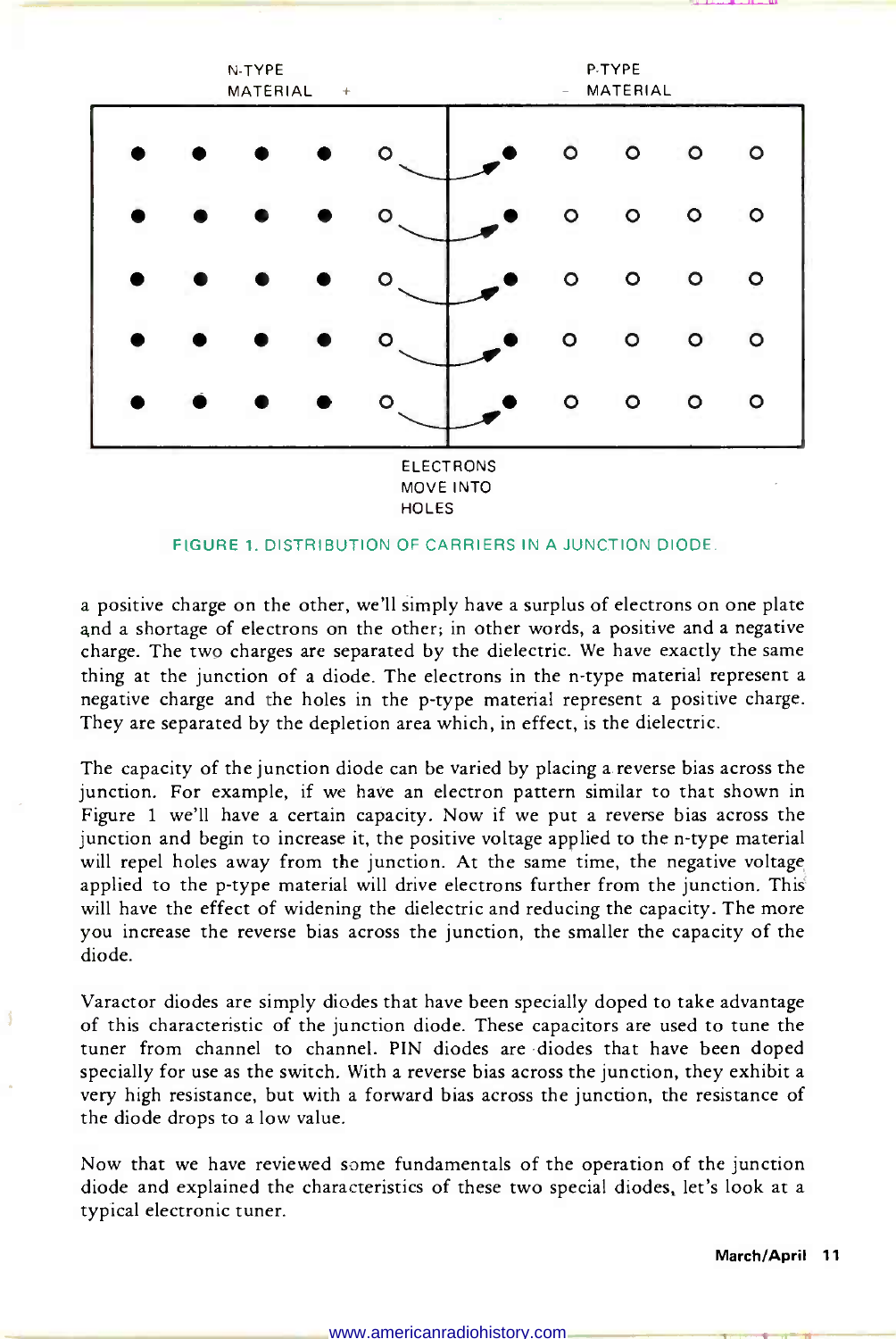

12 NRI Journal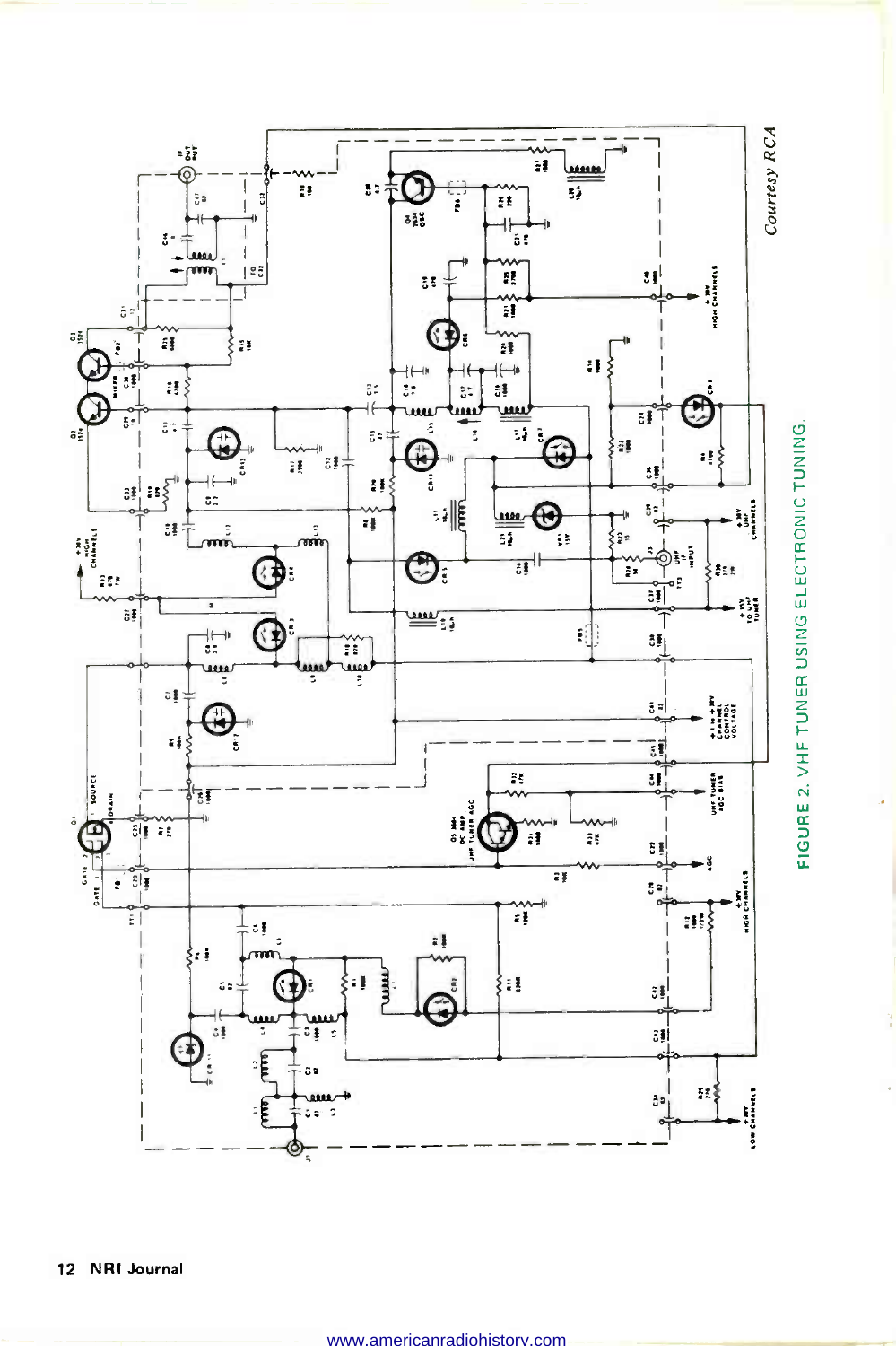

FIGURE 3. (A) INPUT CIRCUIT OF RCA KRK 155 TUNER. (B) EQUIVALENT RESONANT CIRCUIT FOR CHANNELS 2-6.

### VHF TUNER

Figure 2 is a schematic diagram of a vhf tuner using electronic tuning. The diode symbols tell you whether the diode is used as a switch or as the capacitor. For example, in the top left of the diagram you will notice the diode  $CR_{1,1}$ . Notice that inside the circle drawn around the diode symbol, you see a small capacitor symbol. This diode is part of the electronic tuning.  $CR<sub>1</sub>$  has a switch symbol inside the circle around the diode. This is part of the switching arrangement used to switch the tuner from the low vhf channels to the high vhf channels.

The rf amplifier in the tuner is a dual gate MOSFET. The input circuit is tuned electronically by  $CR_{11}$  and the switching for the high and low channels is accomplished by CR<sub>1</sub> and CR<sub>2</sub>. The output of the rf stage is tuned by CR<sub>12</sub> and the input to the mixer is tuned by  $CR_{13}$ .  $CR_3$  and  $CR_4$  are switching diodes used to switch the rf output and mixer input from the low vhf channels to the high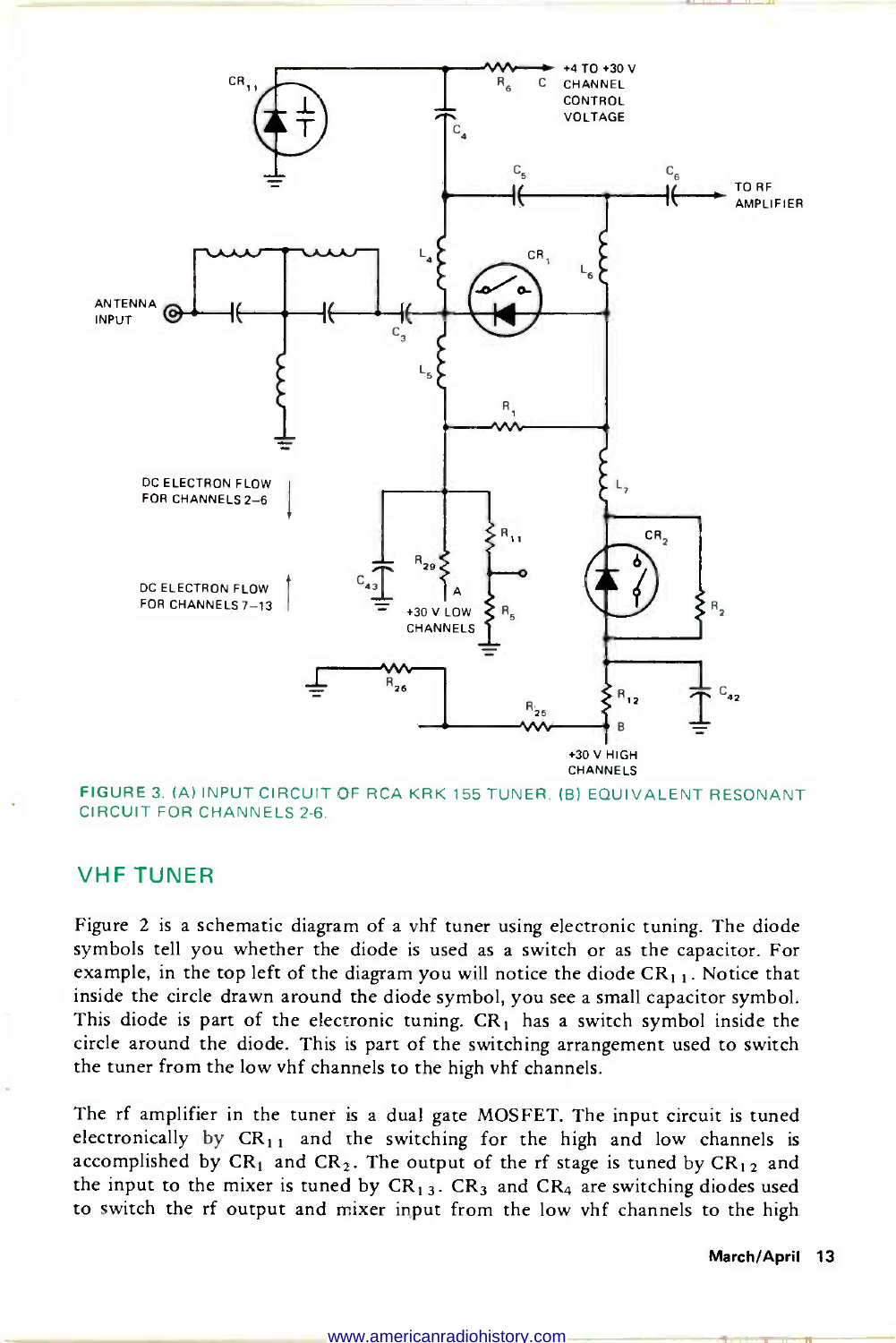channels. The oscillator,  $Q_4$ , is tuned by  $CR_{1,4}$ . Switching in the oscillator circuit is accomplished by  $CR<sub>6</sub>$ .

Figure 3 shows the input circuit of the tuner. When the tuner is set to receive the low TV channels, Channels 2 through 6, a positive voltage of 30 volts is applied to terminal A, and terminal B is at ground potential. This places a reverse bias on CR1 and  $CR_2$  so the diodes do not conduct; in other words, the switches are open. When the tuner is set for the high vhf channels, Channels 7 through 13, a positive voltage of 30 volts is placed on terminal B and terminal A is at ground potential. This forward -biases the diodes so that they conduct and have a very low resistance. On both the low vhf channels and the high vhf channels, the various channels are tuned in by varying the voltage applied to terminal C from +4 to +30 volts.

Figure 4(A) is a simplified diagram of the input tuning circuit when a tuner is set to the low vhf channels. Figure  $\tilde{4}(B)$  is a simplified diagram when the tuner is set for the high vhf channels. Notice that in the low -band position, the input signal is fed through  $C_3$  to a parallel tuning network. One branch of the network consists of  $L_5$ and  $C_{43}$ , which are connected in series to ground. The other branch consists of  $L_4$ ,  $C_5$ ,  $L_6$ ,  $L_7$ ,  $R_2$ , and  $C_{42}$ , all connected in series and to ground. They are tuned by  $CR_{11}$  which is connected in series with  $C_4$  to the junction of  $L_4$  and  $C_5$ . The different voltages applied to  $CR_{1,1}$  change the capacity and hence select the desired station.

Now look at Figure 4(B) and see how the conducting diodes which act as closed switches have rearranged the circuit. Now the signal comes in through  $C_3$  to several parallel branches. You have L<sub>5</sub> in series with  $C_{4,3}$  as one series circuit, L<sub>7</sub> in series with  $C_{42}$  as another circuit, and finally the combination of  $L_4$  and  $L_6$ .  $L_4$  and  $L_6$ 



FIGURE 4. EQUIVALENT CIRCUIT OF RCA KRK 155 VHF TUNER. (A) CHANNELS 2-6. (B) CHANNELS 7-13.

#### 14 NRI Journal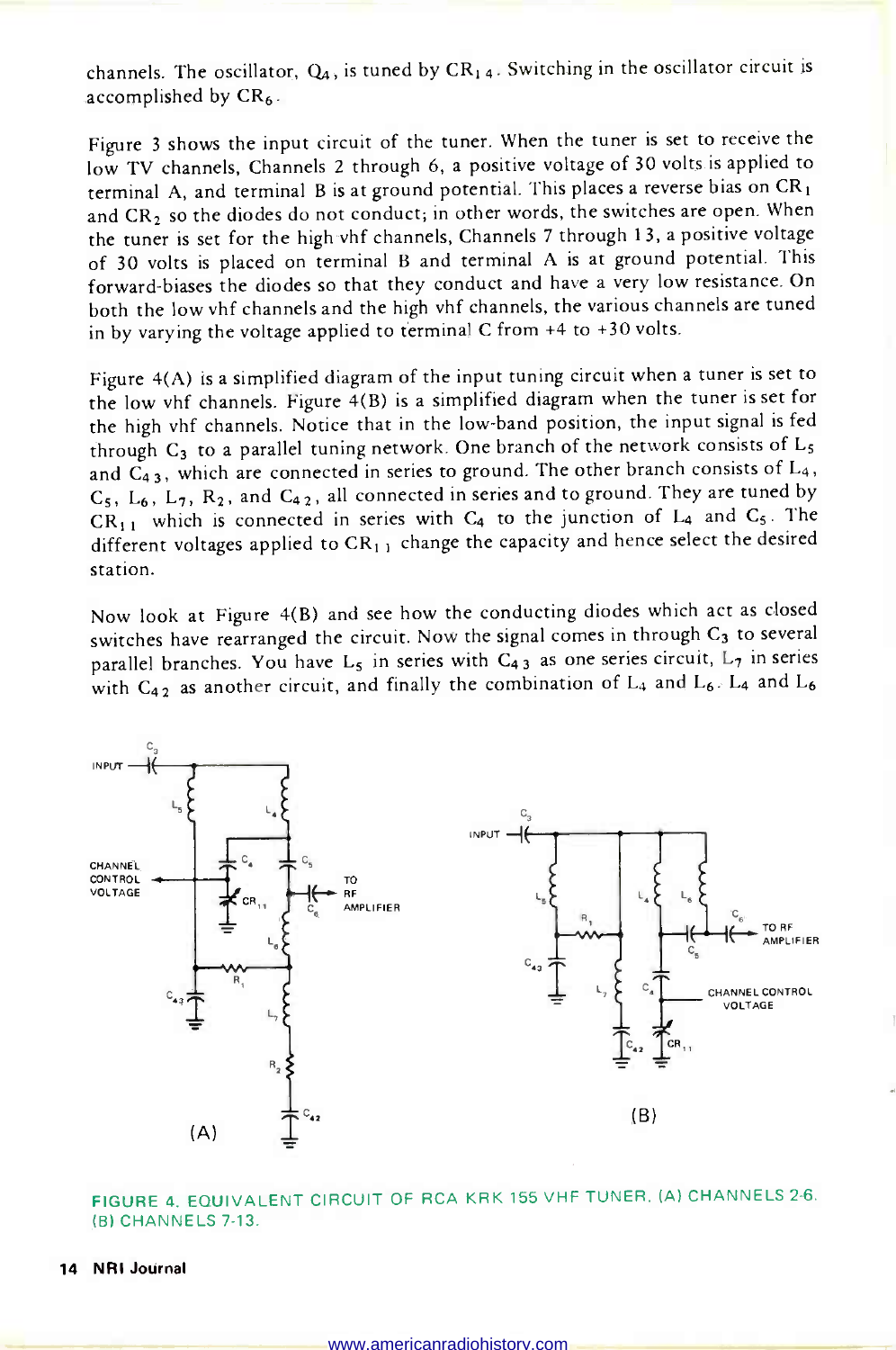

FIGURE 5. THE OSCILLATOR EQUIVALENT TANK CIRCUITS FOR RCA KRK 155 VHF TUNER. (A) CHANNELS 2-6. (B) CHANNELS 7-13.

are connected in parallel because  $C_5$  acts as a low reactance. The parallel combination is in turn connected in series with  $C_4$  and  $C_{11}$ . The multiple parallel paths reduce the total inductance in the circuit so it is tuned to a higher frequency.

The switching in the oscillator circuit is somewhat simpler. The simplified circuit is shown in Figure 5. In the low channel position,  $CR_6$  is reverse-biased so that it acts like an open switch. In this case, the inductance in the oscillator circuit is made up of L<sub>15</sub> and L<sub>16</sub>. The channels are selected by varying the voltage applied to CR<sub>14</sub>, which acts as a variable capacitor. When a high-band vhf station is selected,  $CR_6$  is forward-biased so that  $L_{16}$  is shorted out of the circuit. The inductance in the tuned circuit is now made up entirely of  $L_{15}$  and the oscillator is tuned from Channel 7 to Channel 13 by varying the voltage applied to  $CR_{14}$ .

The method of supplying B+ to the oscillator collector of Figure 2 is interesting. On the low vhf channels, it is fed through  $R_{29}$ ,  $L_{17}$ ,  $L_{16}$ , and  $L_{15}$ . On the high vhf channels, it is fed through  $R_{12}$ ,  $CR_2$ ,  $CR_1$ ,  $L_{17}$ ,  $L_{16}$ , and  $L_{15}$ . When the tuner is in the uhf position, neither the low channel or high channel switching potentials will be energized, so there will be no oscillator voltage.

The cascode mixer on vhf receives its collector voltage through  $CR<sub>7</sub>$ . On uhf, B+ is supplied to the collector from the 30 volt uhf terminal to  $R_{30}$ ,  $L_{19}$ ,  $CR_5$ , and  $L_{1,1}$  over to the i-f transformer  $T_1$ . Voltage must be supplied to the mixer because the mixer is used as an i-f amplifier on uhf.

### THE UHF TUNER

The schematic diagram of the electronically tuned uhf tuner is shown in Figure 6. Notice that this tuner has an rf stage.  $Q_1$  is the rf amplifier and is connected in the common-base circuit. The input circuit is tuned by  $CR<sub>1</sub>$  and the output of the rf amplifier is tuned by  $CR_2$ . The input of the mixer is tuned by  $CR_3$  and the oscillator is tuned by CR4.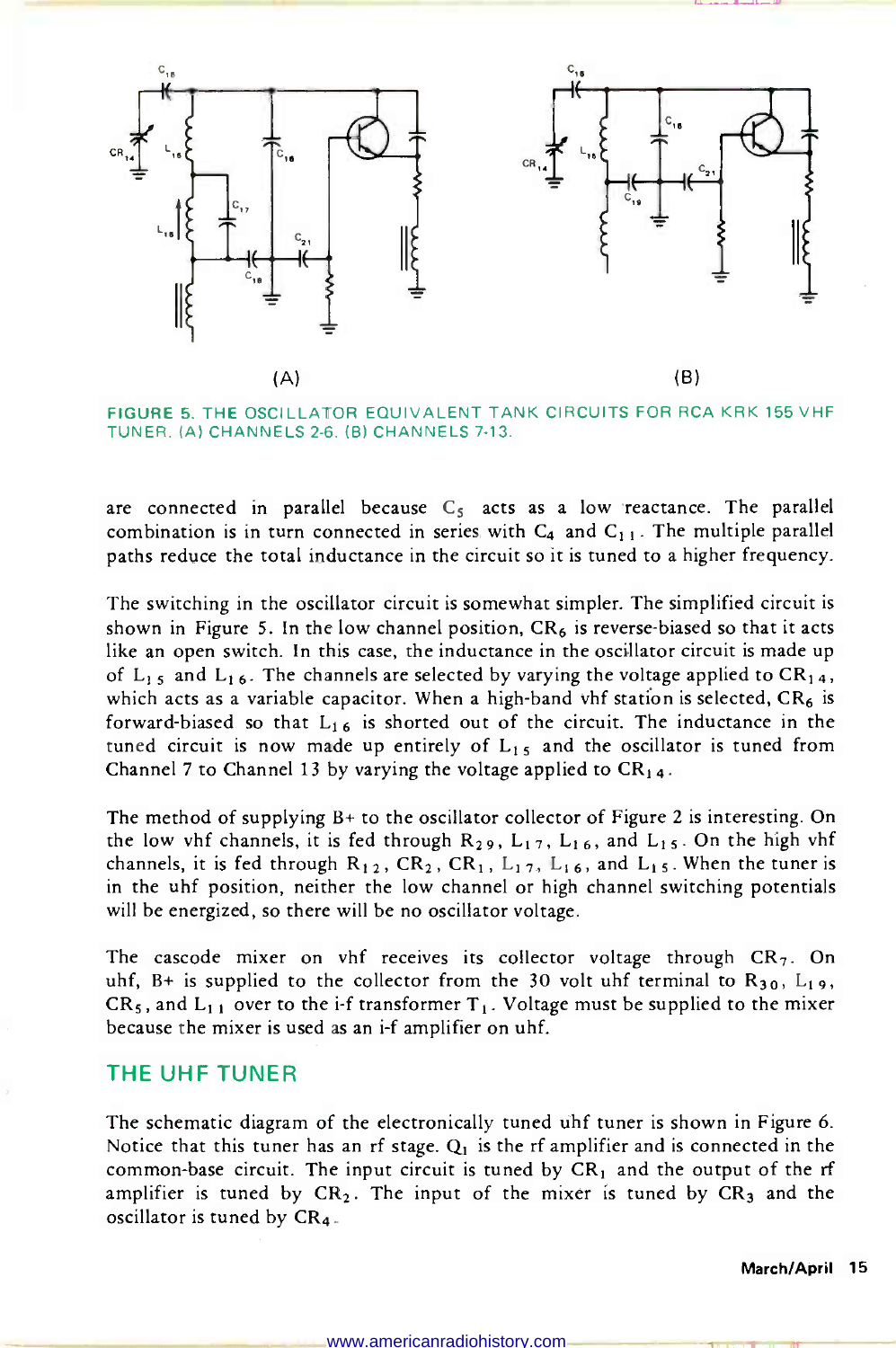

FIGURE 6. UHF TUNER USING ELECTRONIC TUNING.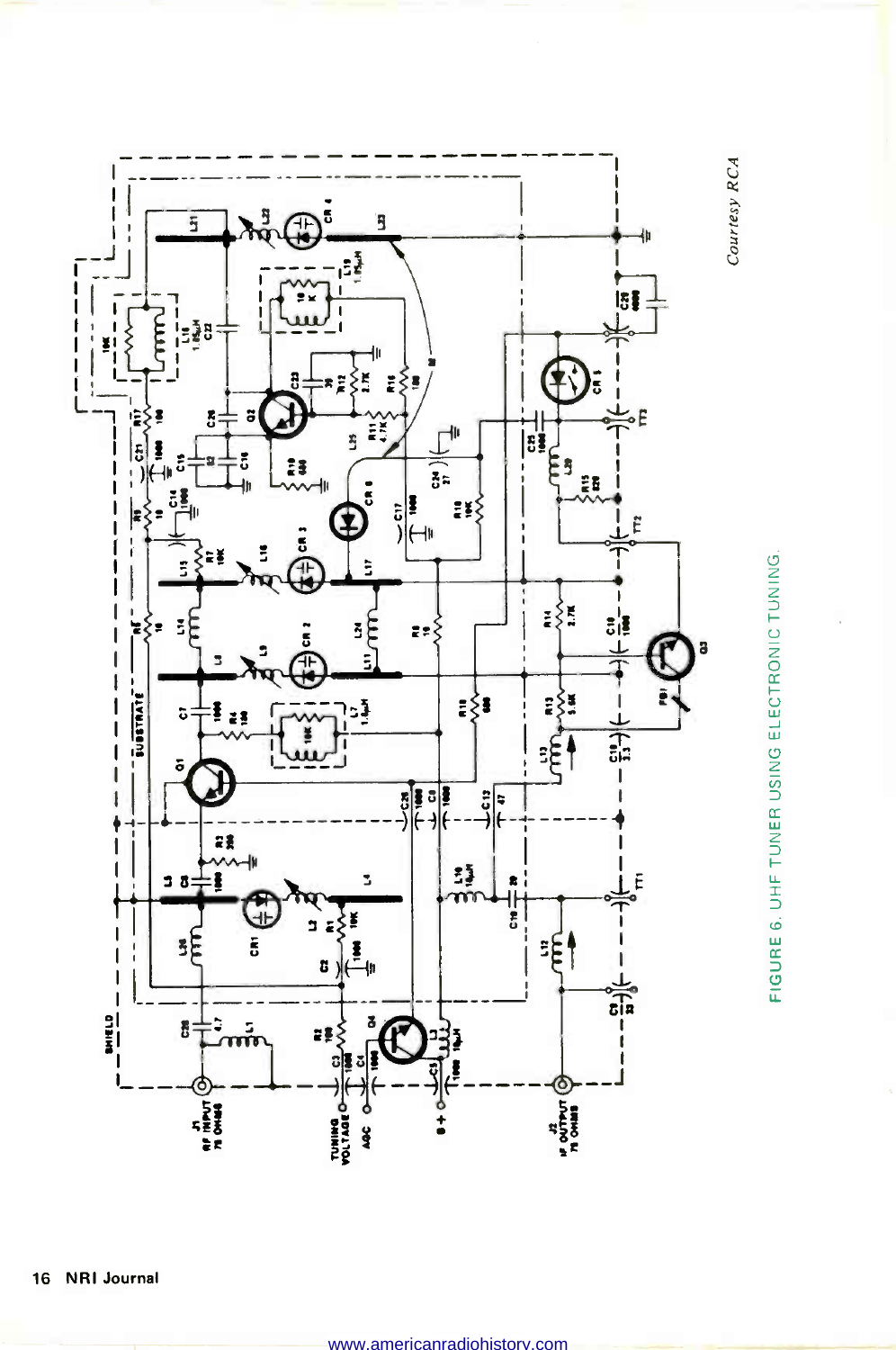

FIGURE 7. ARRANGEMENT FOR CHANNEL SELECTION OF ELECTRONIC TUNERS.

As we pointed out earlier, the i-f signal from the uhf tuner is fed to the mixer in the vhf tuner rather than to the rf stage as in most cases. To make up for the loss in gain by not feeding the signal to the vhf rf amplifier, the signal is fed from  $CR_6$ , the uhf mixer, through  $C_{2.5}$  and  $L_{2.0}$  to the emitter of  $Q_3$ .  $Q_3$  is an i-f amplifier and the amplified signal is fed through  $L_{1,3}$ ,  $C_{1,0}$ , and  $L_{1,0}$  to the i-f output terminal.

The only switching diode in the tuner is  $CR<sub>5</sub>$ . This diode is used to apply the amplified agc voltage to the base of the rf amplifier  $Q_1$  and to the emitter of the i-f amplifier  $Q_3$ .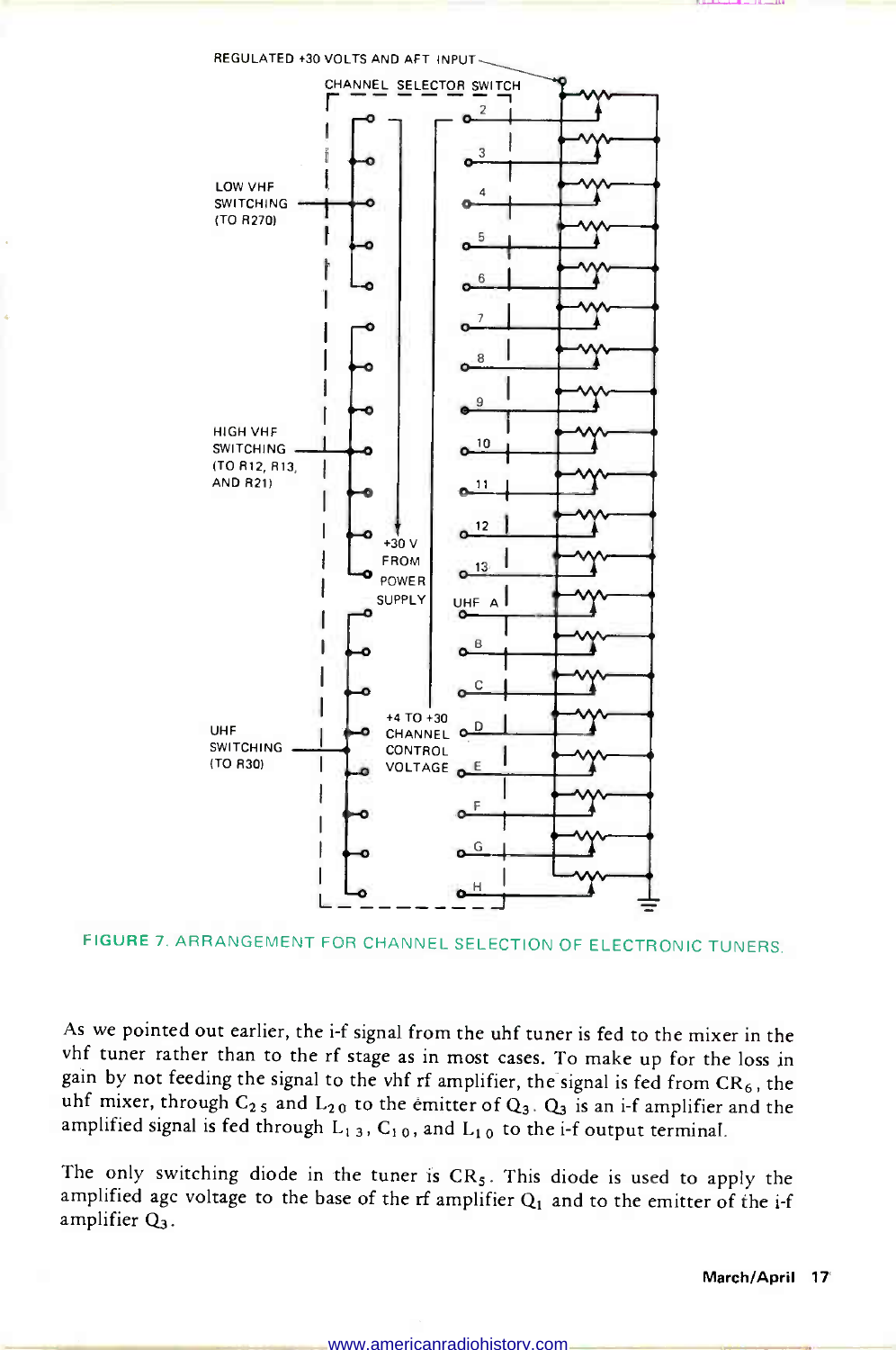The switching arrangements used to apply the various control and tuning voltages is shown in Figure 7. Notice that the +30 volts is applied through the switching arrangement to  $R_{2,70}$  in the vhf channel positions 2 through 6. In the high-band vhf switching, the +30 volts control voltage is fed to the junction of  $R_1$ ,  $R_1$ , and  $R_{21}$ .

As the tuner is set to each channel, the potentiometer used to adjust the control voltage is set until the channel is tuned in correctly. There are twelve separate potentiometers used for the twelve vhf channels 2 through 13, and one is set for each channel. When you switch to uhf, the control voltage is applied through the switching mechanism to  $R_{30}$ . As you tune to the eight channels, labeled A through <sup>H</sup>on the diagram, the potentiometer is set for each station. With this type of tuner, the maximum number of uhf stations that can be received is eight.

We mentioned earlier that one of the advantages of the electronic tuner is that you don't have the switching problems that you have with the switch -type tuner. Of course, to select channels, you have to have a switch, but this switch is usually less complicated and easier to repair. In addition, if pushbutton -type switching is used, you don't have to go through so many switch positions to change from channel to channel. For example, if you are watching Channel 4 and want to go to <sup>9</sup>with a rotary switch tuner, you have to tune through Channels 5, 6, 7, 8, and finally to 9. With a pushbutton electronic tuner set to Channel 4, you simply press the Channel 9 button and you have Channel 9. Thus there is no wear and tear on the other switches used to select the channels in between.

At the present time, electronic tuners are widely used on TV receivers manufactured in Europe, but are used only on the top -of -the -line TV sets manufactured in the United States and Canada. The electronic tuner is more expensive, but the chances are that its cost will come down in time and it will be more widely used because of its convenience.

### eader Exchange

FOR SALE: NRI digital computer Model 832. Needs minor work and parts. Also, miscellaneous electronic parts and schematics. Asking \$325, postage and handling included. Contact Leonard Peltier, 644 Isbister Street, Winnipeg, Manitoba R2Y-1R1, Canada.

FOR SALE: Conar oscilloscope, Model 250, excellent condition including all accessory probes. \$70 plus express charges for shipping. Contact W. J. Burns, 4466 Casa Grande Circle, #45, Cypress, California 90630.

FOR SALE: EICO six- and twelve-volt battery eliminator, charger, like new, \$60. Lafayette VTVM with high-voltage probe, good condition, \$30. Conar TVOM, good condition, \$20. All equipment sent express collect. Contact Raymond D. Berry, 2622 Roger Williams Drive, Irving, Texas 75061.

FOR SALE: Complete service shop. All-new Sencore and B&K equipment. Complete set of Sams. Parts stock. Ready to be moved to your location. Contact Vanguard Electronics, 11435 Big Lake Road, Davisburg, Michigan 48019.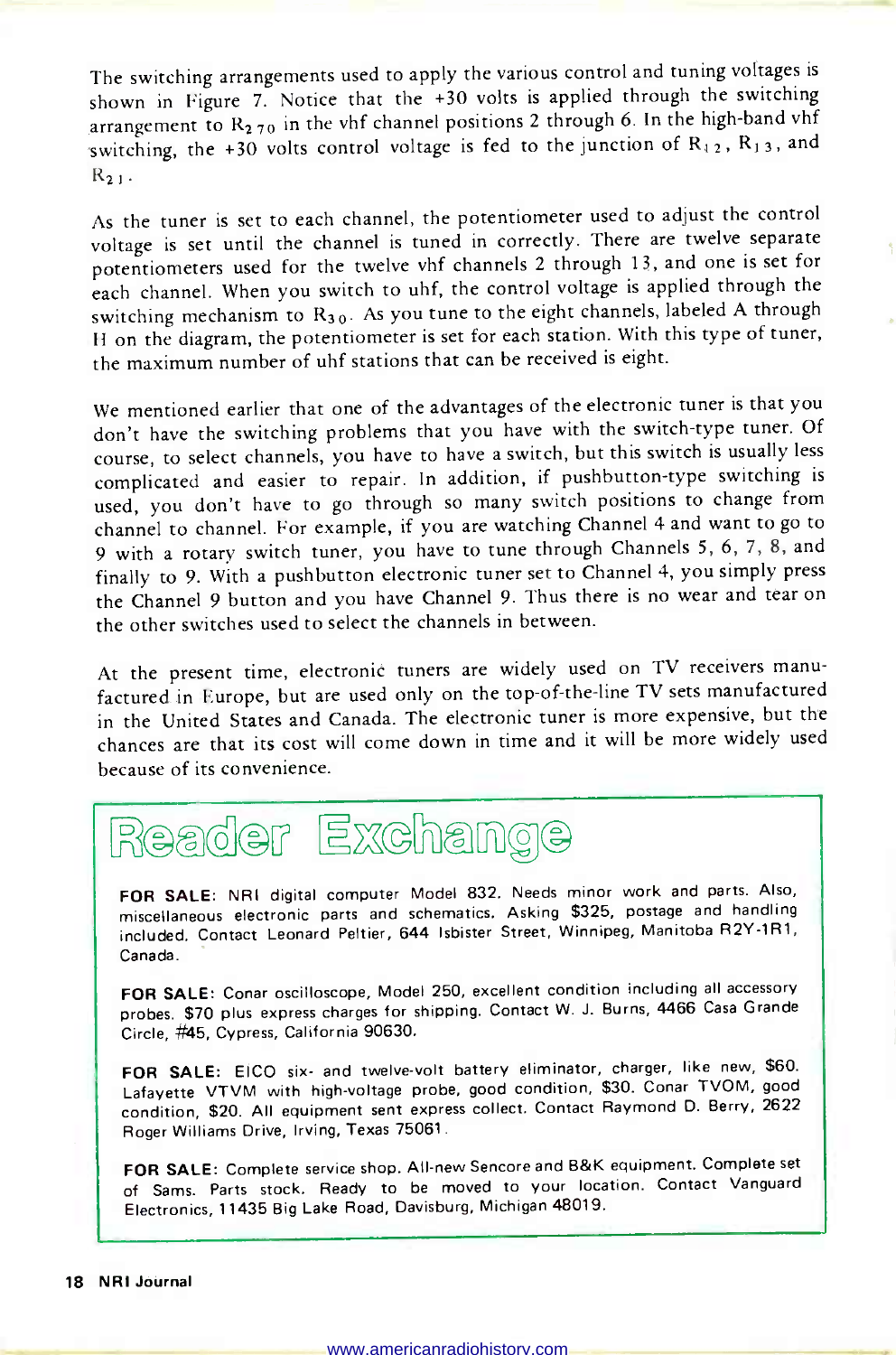# fie Hugo Gernsback Amard

Once again NRI will cooperate with RADIO-ELECTRONICS Magazine in making an annual scholarship award of \$125 to a deserving student currently enrolled in NRI. The award will be applied toward furthering the selected student's education in electronics. NRI is one of eight home -study schools chosen to perpetuate the scholarship established by RADIO-ELECTRONICS in memoriam to<br>Hugo Gernsback, its founder and a notable pioneer in electronics. In addition, through the generosity of RCA Electronic Components, there will be an award for the second most deserving student from each of the schools, an RCA Service Special VOM.

If you wish to nominate a student for this award (and you may certainly nominate yourself), send a letter outlining the reasons for your choice to:

Gernsback Award National Radio Institute 3939 Wisconsin Avenue Washington, D.C. 20016

Entries must be postmarked not later than March 31, 1975, in order to be considered. A panel of judges chosen by NRI will select the winner, and their decision will be final. (Sorry, previous winners of the Gernsback Award do not qualify for the 1975 awards.)

Written notification will be sent to the winner and announced in the September/October issue of the Journal.



FOR SALE: Conar Model 250 5-inch wide-band scope with four accessory probes, \$90.<br>Conar Model 280 signal generator, \$20. Conar Model 211 VTVM with high-voltage<br>probe, \$20. Isolation transformer, 1:1 ratio, \$15. All equipme

FOR SALE: Model 460 EICO oscilloscope, \$100 plus postage. Model 601 Triplett FET VOM with leather case and probes, \$90 plus postage. Both items of equipment are in excellent working condition and fully calibrated. Contact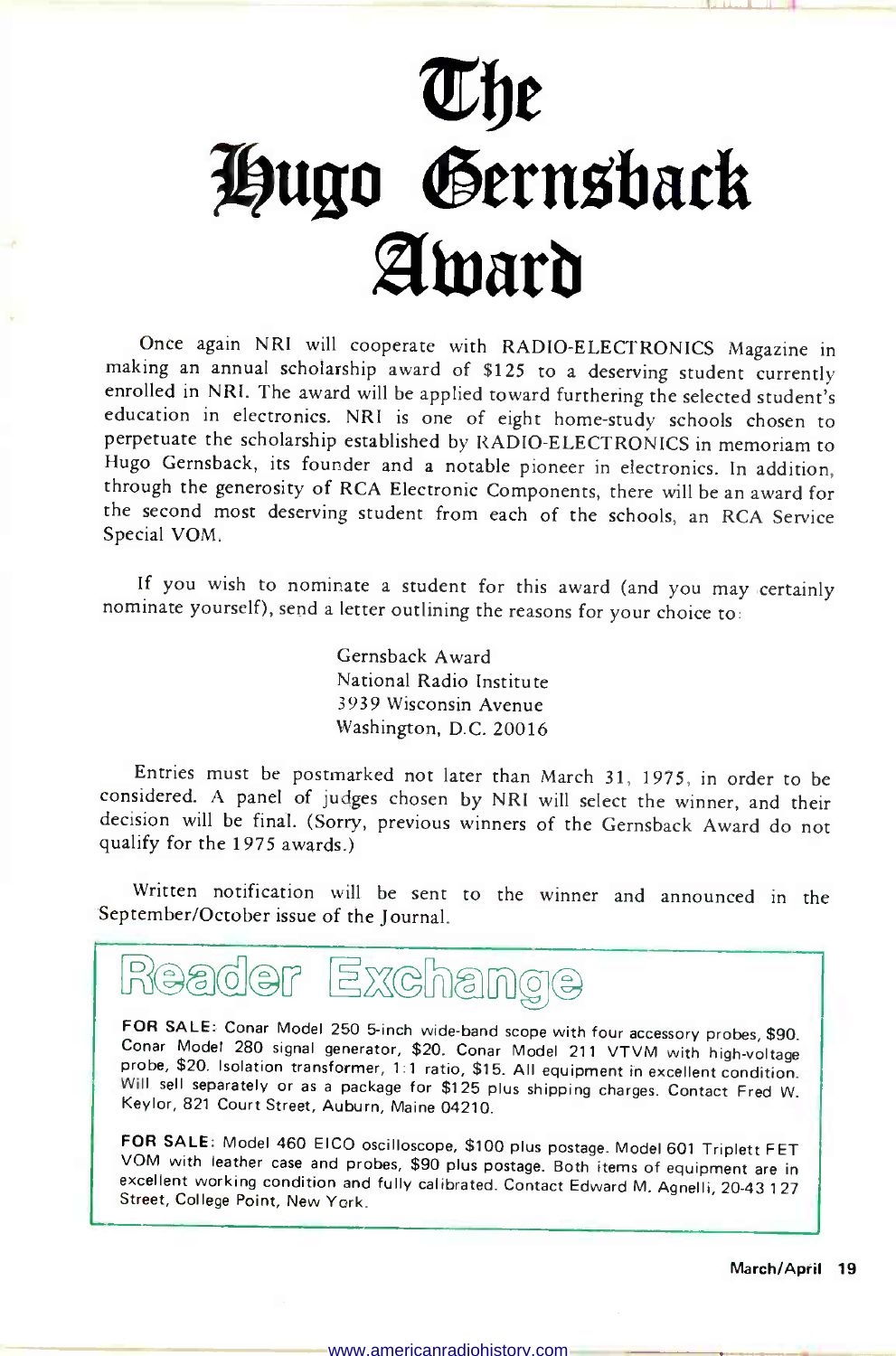

### Among the many things that I keep myself busy with during these long winter nights are several ham projects. It seems that there are always at least two going on at the same time, and somehow or other they all get stopped at various points. I guess lots of people work this way, but I find it very frustrating.

For instance, at the present time I am in the process of troubleshooting my <sup>2</sup>-meter mobile rig for an intermittent audio problem, I am working on an omnidirectional horizontally polarized 6 -meter antenna design, and am in the process of writing a series of three articles on designing and building home-brew gear. For these present tasks, my work on the 2 -meter synthesizer has been temporarily halted.

Oh well, I've only been working on this one for slightly over two years, so what the heck. Anyway, I would have put this particular project on the shelf for want of some exotic CMOS IC's that I haven't been able to buy surplus yet. But boy, when I put these in I will be able to run the synthesizer on D cells, so perhaps the wait will be worth

### HAM NEWS



### By Ted Beach K4MKX

it. At any rate, I have everything down on paper and when the time comes I'll be able to get back into the groove quickly (I hope!).

The reason I'm working on a 6-meter antenna is because of the very recent acquisition of an elderly (but not much used) Lafayette 6-meter AM transceiver. I haven't had enough nerve to connect the SWR meter in the feedline to the 4BTV vertical (10 through 40 meters!!) which I am using at present, but I'll bet it would read about 15 to 1. I made a couple of local contacts on 50.4 MHz the first time out, so some of the 20 watts input must be getting to the antenna.

<sup>I</sup>also heard some sideband signals down around 50.1 MHz, but since the rig is an AM unit only, I couldn't do much with them at first. Then I thought perhaps I could use the SPOT function with the transmitter VFO to insert a carrier. Fine-as long as the guy I was listening to was two miles away. Stations coming in from Maryland (DX for me) were completely wiped out with the SPOT signal.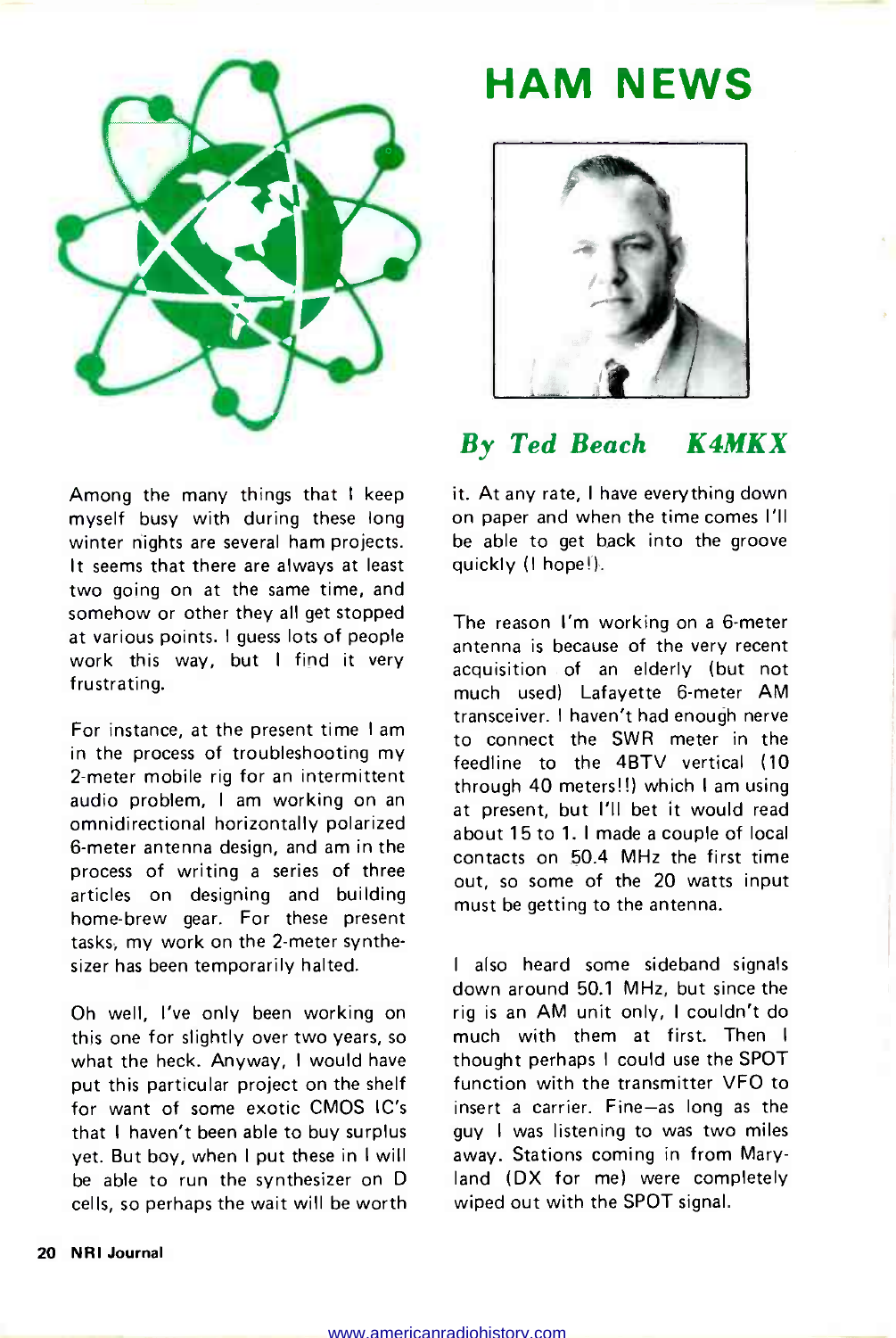Then, quite by accident, I discovered that if I tuned the VFO about 1 MHz higher than the receiver frequency there was also a weak SPOT signal. This was just what I needed to copy those weak "DX" sideband stations. The only problem now is that they won't talk to me while I have all that carrier in there. At any rate, the AM guys on 50.4 are a nice bunch and I guess I'll have to content myself with talking to them and listening to the SSB group for the time being-but next year ...

Before we get on with listing the people heard from since last time, we are very proud to relate that we have a new ham on the staff here. On December 17, 1974 Jim Davis of our instruction staff received his Novice ticket. Welcome to hamdom, WN3YQR!

Jim, like myself, has a Ranger and at his QTH he is "antenna bound" as am I. At the present time he is trying to get a windowsill whip loaded up on 40 meters and has had to postpone further operating until he finishes building an SWR bridge.

Interestingly enough, the day after Jim got his call I found out that one of our Amateur Course students here in Washington had been issued WN3YQS dated December 6. How about that coincidence?

One other item before we go on to the new Hams. Talk about the Postal Service-or my messy desk, for that matter. The other day I returned to my desk and found a letter from WA9QGN smack in the middle of my current work. Lloyd's letter was dated June 29, 1974. Where that letter has been since June 29, I have no idea, but anyway, welcome aboard, Lloyd! He asked in his letter if there was an NRI "net," and I'm sorry to say the answer is no. A couple of years ago we tried to stir up some interest in such a net, but nothing came of it, Lloyd. Sorry about that.

Now, on to those we have heard from since last time. As usual, those listed first are students or graduates of one of our Amateur Radio courses, while those listed last are from the ranks of other courses.

| Bill   | WN2YGN | N     | Newburgh NY    |
|--------|--------|-------|----------------|
| Bill   | WN2YLS | N     | Oyster Bay NY  |
| Dave   | K3DIJ  | $A^*$ | Washington DC  |
| John   | WA3TNT | G     | Summit Hill PA |
| Ron    | WN3YOS | N     | Washington DC  |
| Frank  | WN4KPN | Ν     | Oneco FL       |
| Merlin | WB4UEJ | G     | Princeton KY   |
| Leon   | WN5NLR | N     | Longview TX    |
| John   | WN7AKK | N     | Beaverton OR   |
| Marion | WN8SHN | N     | Van Wert OH    |
| Jerry  | WB2UIF |       | Searingtown NY |
| Rob.   | VE1AFM | А     | Hubbards N.S.  |
| Ariel  | WP4ECA | N     | Ponce PR       |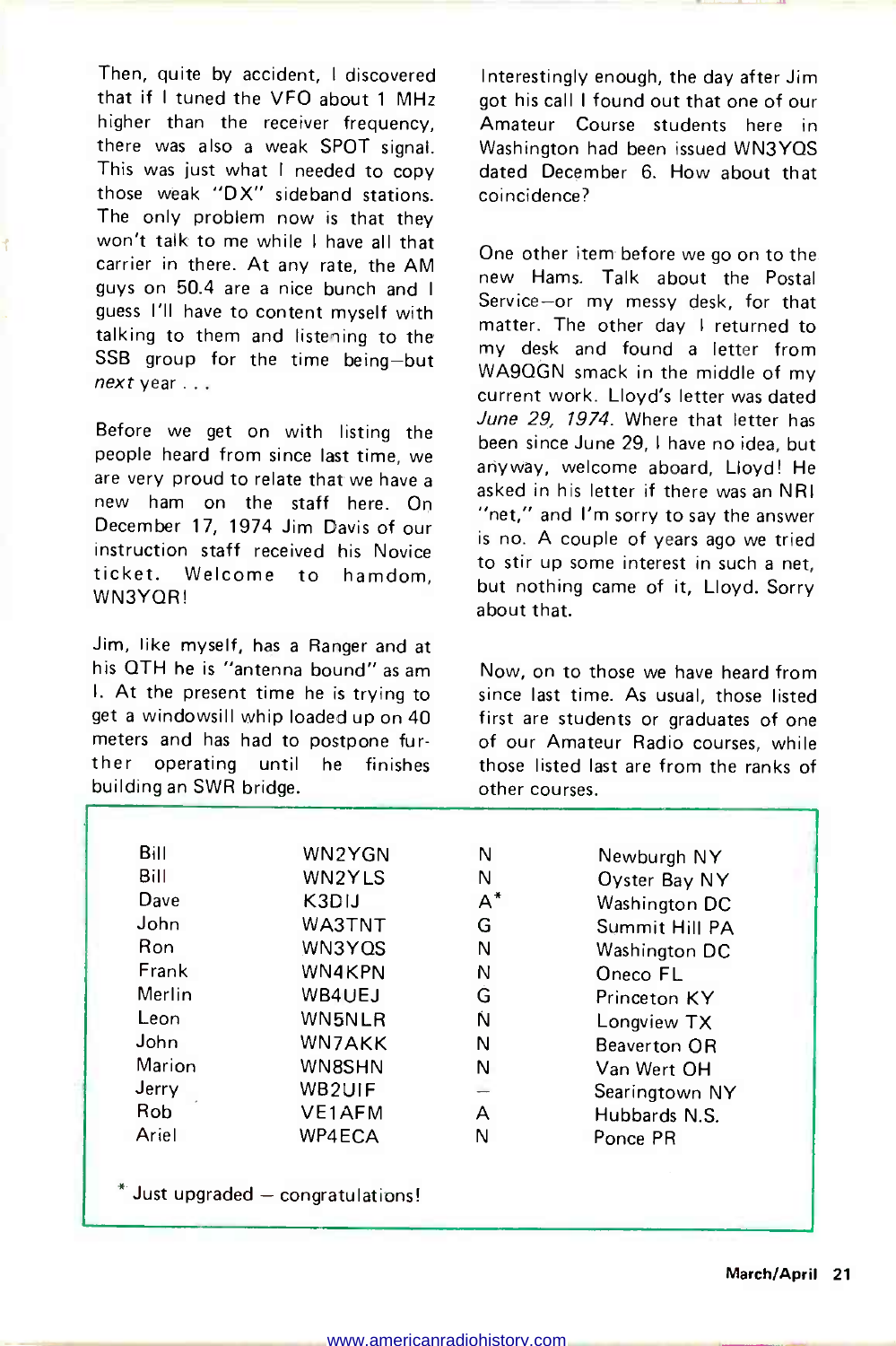K3DIJ is a graduate of our Advanced Amateur course and as a graduation present got his Advanced license! Dave says his code speed (like mine) isn't quite up to the 20 wpm needed for Extra, so he'll have to cool it for a bit. Dave is a traveling man whose home QTH is California but he also holds HK3DIJ and LU6ADE calls for when he is out of the country, using his SBE34. In his Washington apartment Dave uses a HW7 into a mobile whip stuck out of a window. He says he has yet to hear K4MKX, "probably be cause you operate as infrequently as I do." Right you are, Dave, but I'll be listening for K3DIJ.

WN5NLR got his license back in August and says the NRI course was very helpful in paving the way. Leon is now working as hard as possible to get that General ticket. Best of luck, OM, and hope to hear you soon.

In addition to his Novice ticket, WP4ECA also has a First Radiotelephone license as a result of his Communications Course studies. Nice going, Ariel, and with those qualifications you should have General real soon. At the present time Ariel is operating with a HW16 feeding an inverted vee antenna-what bands he did not say.

The VE1AFM operates all bands 160 through 2 except 6 meters (my latest band!) from his Canadian hideaway. The only reason he isn't on 6 meters is that his receiver died and hasn't been fixed. On 2 meters Rob uses a Marconi DT45 which puts out about 30 watts FM. On the low bands he uses a HW101, DX60B and a home-brew QRP rig (40 meters CW). Rob is a traffic hound and says he does a little DXing but loves to isut rag-chew. Presently, he is building an 80-meter CW rig with a 6L6 driving a pair of 807's "just because I like to build things." Rob's wife is also a ham and her call is VE1AYS. Very nice. In closing his very interesting letter, he asked if I would be interested in <sup>a</sup>device he had designed that gives an instant alert of band openings on 6 and 10 meters. The answer is "yes," and I'd be delighted to pass the information on to our readers and fellow amateurs, Rob. Send it on in!

In closing this time, I want everyone to give serious thought to the proposed changes to Part 97 of the FCC Rules in Docket 20282. I'm quite sure you have all heard and read about the rather drastic licensing restructures proposed so I won't say anything further myself except that I feel we should all give the docket studied attention as to its merits and demerits as regards the entire amateur fraternity and not just an initial "gut reaction." I<br>have mulled over the entire thing and am in the process of submitting three separate comments (with the required 14 copies of each) prior to the June deadline. I would suggest that all of you take the time to do the sameexpress your own feelings to the FCC after you have given the matter careful thought.

See you next time!

Very 73-Ted-K4MKX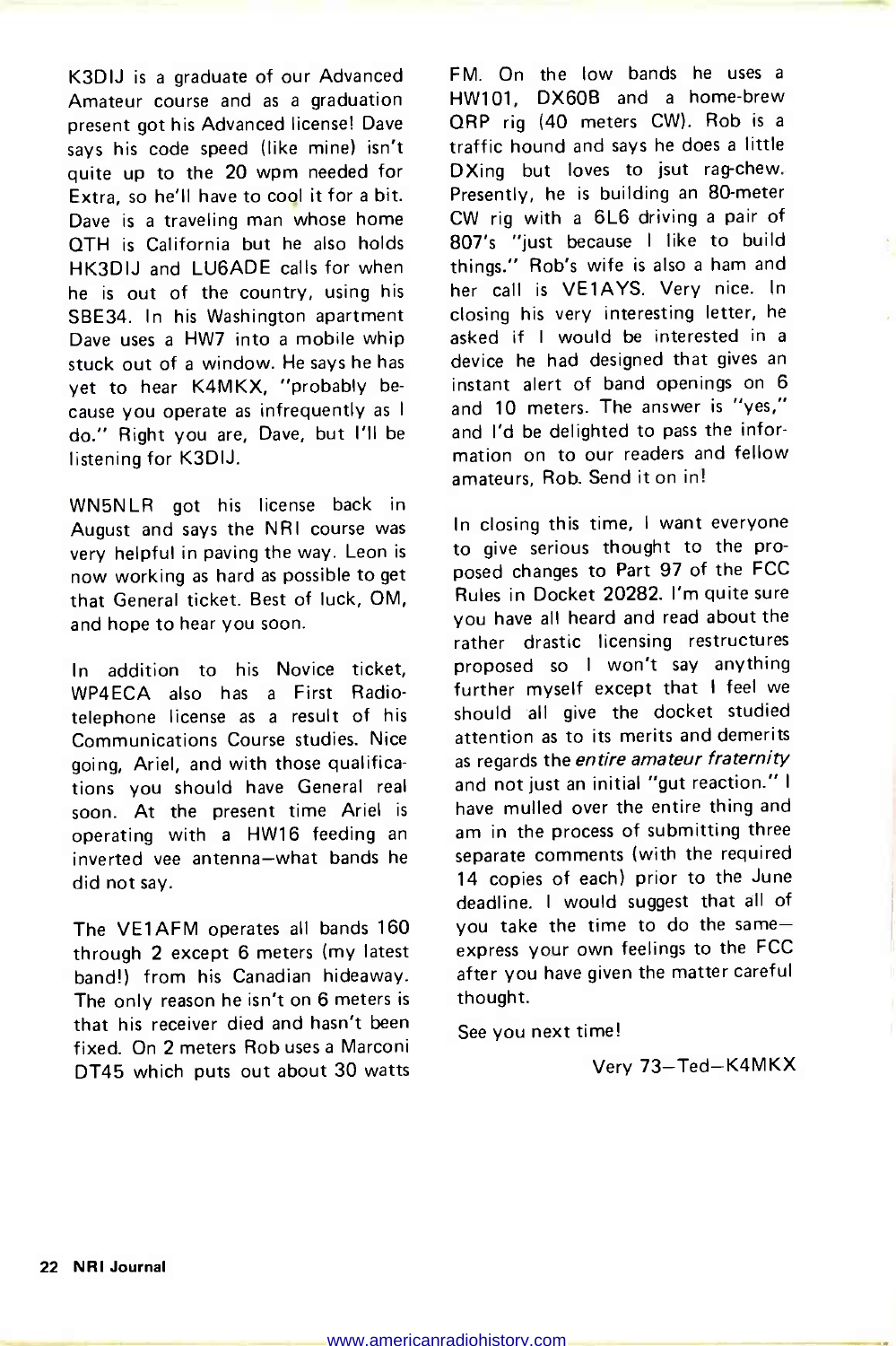SELECT A MAGIC MIRROR . . . FOR YOURSELF OR AS A GIFT...

### POLY -PLANAR MIRROR SPEAKERS

A startling source of music is your "magic mirror on the wall," a unique unity of sound and sight. Hi-fi sound actually emanates from the beautifully framed mirror itself! This unique Poly -Planar mirror/speaker design may be simply hung from a wall, or it may be inset for further bass baffling.



#### **SPECIFICATIONS**

Power handling: 20 watts. Frequency range: 40 Hz to 20 kHz. Input impedance: 8 ohms. Size: 12%" oval by 1 inch deep. Finish: Walnut-tone frame.

> Stock No.8MSK Weight 4 pounds Parcel Post Insured





#### **SPECIFICATIONS**

Power handling: 40 watts. Frequency range: 40 Hz to 20 kHz. Input impedance: 8 ohms. Size: 2014" by 1714" by 114" deep. Finish: Walnut-tone frame.

> Stock No.40MSK Weight 8 pounds P24<sup>95</sup><br>Parcel Post Insured

### aader Exchange

FOR SALE: Lost interest. Hammarlund HQ-180A receiver, like new, with extension speaker, phones, and manual (new value, \$500). Large RCA caddy filled with assorted resistor checker, Model 950B, complete with manual. Simpson current meter. \$225 takes all. Will not ship. Contact John Fitzpatrick, 178 West Orange Street, Brentwood, New<br>York 11717.

WANTED: Have partial library of Sams Auto Radio Repair manuals (Nos.1-86) and would like to complete the set. Will buy or trade Sams AR No.87 to date. Contact Ronald Kesterke, RFD 1, 578 East Third Street, Dallas City, Illinois 62330.



ANNOUNCER NEEDED: Radio station WPRW in Manassas, Virginia, needs a part-time announcer with a First Phone for weekend shifts. Prefer some experience, but might accept a beginner. Saturday shift 6 p.m. to midnight, Sunday interested, contact Randy Lee, Program Director, before 2 p.m. on weekdays at (703) 368-3108 or (202) 591-9327.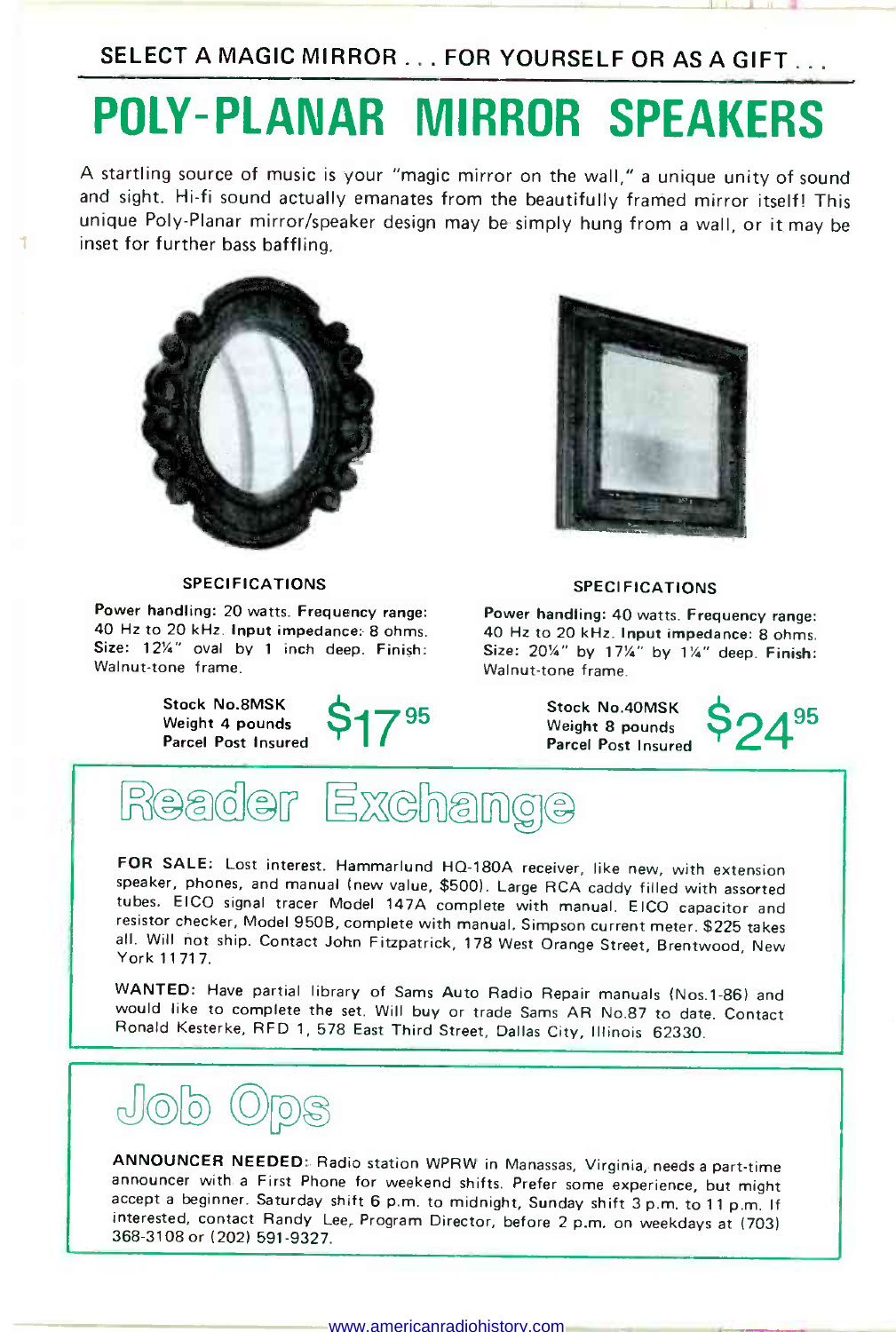### NRI HONORS PROGRAMS AWARDS

In the tradition of NRI's pursuit of excellence in training, the following graduates who earned NRI electronics diplomas in November and December also earned unusual recognition under the NRI Honors Program. On the basis of their grades, these graduates distinguished themselves by earning the rigbt to honors listed below and to the appropriate Certificate of Distinction in addition to their regular NRI Diploma. This distinction is made part of their permanent NRI records.

### WITH HIGHEST HONORS

Stanley L. Bunch, Washburn, TN Richard P. Campbell, Grandview, MO Robert Davis, Williston, ND Thomas A. Heath, Lincoln, NE Paul E. Hedrick, FPO, Seattle James P. Jamison, Potomac, MD Gregory Kapela, Columbus, OH Dennis G. Major, APO, New York Robert Mireault, Sutton, PO, Canada Robert C. Schorb, Satellite Beach, FL Billy D. Seay, York, NE Edwin L. Seay, Beaver Dam, VA

### WITH HIGH HONORS

Richard E. Albury, Fort Lauderdale, FL Robert D. Barber, Leesburg, VA Richard J. Bechard, Leesburg, FL Daniel E. Bittleston, Round Lake Park, IL Edward K. Bresney, Plattsburgh, NY Ray L. Burnham, Port Arthur, TX Clarence E. Carnahan, Hendersonville, TN John E. Cerisano, Vienna, VA Dennis F. Chapman, Portland, OR Joseph B. Chritz, Freeland, MI Richard Cicalese, Philadelphia, PA Lynn P. Condoluci, Albion, NY Alan G. Cordes, Grants Pass, OR Rudolph Correa, Dallas, TX George H. Cox, Janesville, WI Charles E. Crotty, Jr., Seabrook, NH C. G. Davison, Washington, DC Lawrence G. Dykstra, Otley, IA Robert C. Edwards, Sr., Carmel, NY Ben W. Fagen, Pittsford, NY Ben W. Fagen, Pittsford, NY Claude T. Fariss, Bedford, VA Thomas A. Fox, Elizabeth City, NC Alexander F. Fry, Rantoul, IL Yaakov Gorlin, Flushing, NY

John R. Hardwick, Gower, MO Everett J. Harrington, Lockport, NY John R. Harrington, Peru, NY Kenneth L. Heinzen, Miami, FL Ronald Hibler, Houston, TX Eugene A. Irwin, Malcom, IA Richard D. Johnson, Bainbridge, GA Carl A. Jones, Jr., Marianna, FL Charles V. Jones, Highland, IN Charles A. Keever, FPO, San Francisco Margie Kirby, Chestertown, MD Barry N. Kobashigawa, Kekaha, HI Donald Koke, West Chicago, IL Herbert H. Kunz, Haysville, KS James R. Lampley, Oak Ridge, TN Julian LeBlanc, Toronto, ON, Canada Eduardo P. Lever, Guadalajara, JAL, Mexico Malcolm E. Lilly, Lowell, MA William A. McCartney, Cambridge, OH Thomas M. Myers, Greeley, CO Richard K. Olson, Jr., FPO, New York Jorge L. Ortiz, Bayamon, PR Edward Pardo, Passaic, NJ Otto M. Perez, Port Charlotte, FL Raymond H. Rittenhouse, Cerritos, CA Michael R. Sanders, Oxnard, CA Sal Savino, Weehawken, NJ Jack W. Schwarz, Albuquerque, NM Gary Steddom, Shasta, CA Timothy W. Stewart, Cedar Rapids, IA Carol G. Strey, Alexandria, VA George A. Thacker, Summerfield, NC E. W. Thompson, West Chicago, IL Marvin W. Tillman, Savannah, GA Jerry A. Tomlin, San Angelo, TX Albert H. Tomlinson, Kokomo, IN Stuart B. Walsky, Baltimore, MD Francis E. Wells, Hannibal, MO Francis M. Wicker, Randleman, NC Gerald H. Wille, Oak Creek, WI James S. Williams, Riner, VA John F. Williams, New Canaan, CT Robert L. Wilson, Orlando, FL Robert A. Young, Columbus, OH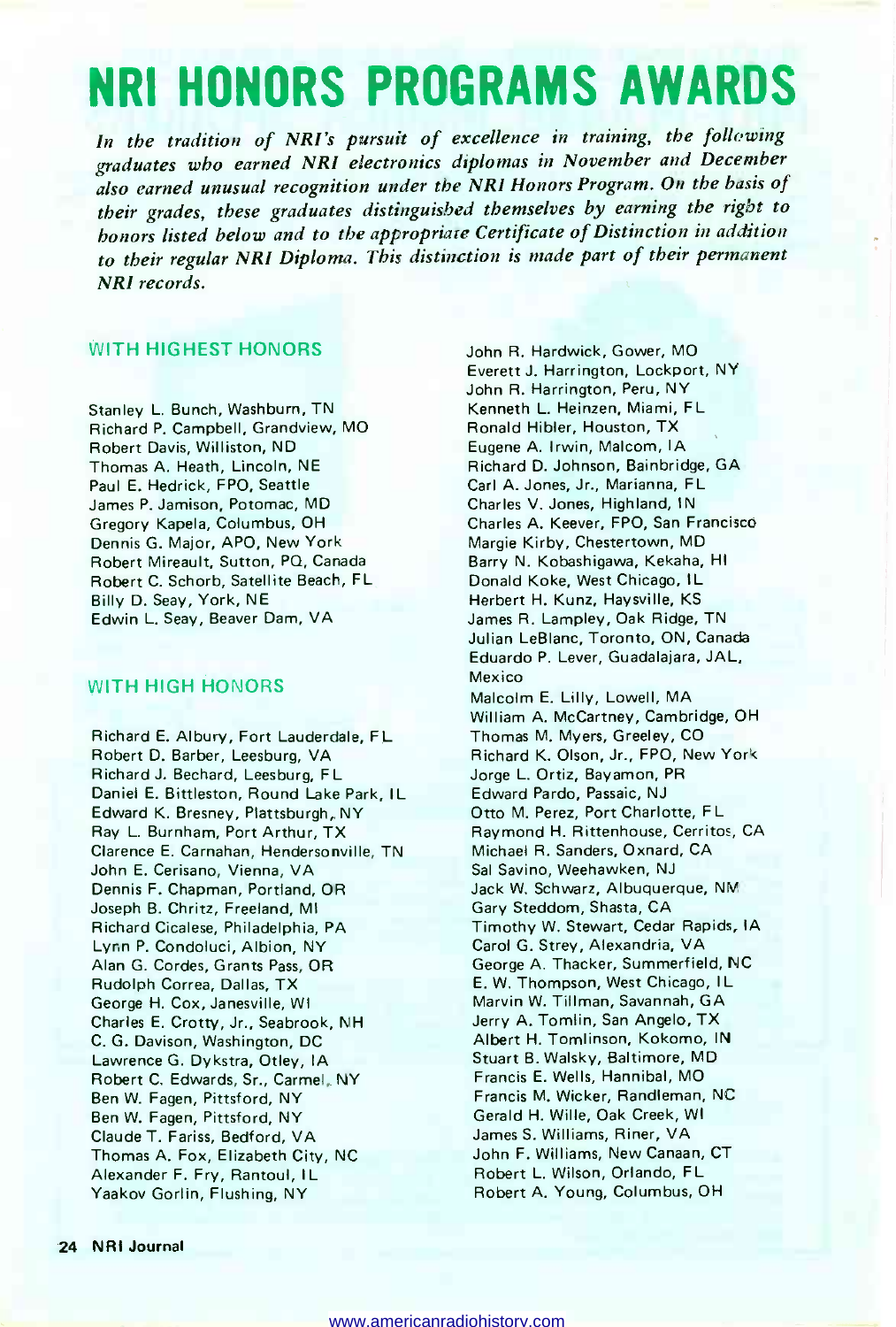### WITH HONORS

Danny L. Agnew, FPO, New York Edward M. Atkins, Rockville, MD Gordon M. Augustine, China Lake, CA John W. Baker, Monticello, KY Vincent A. Banis, Fleetwood, PA Daniel A. Bartz, Middletown, CT Roy E. Baumunk, Port Ludlow, WA Mark S. Beam, Elizabeth, NJ George R. Becker, Saint Louis, MO Peter Y. Bengtson, Gaithersburg, MD Donald A. Biancone, FPO, San Francisco Richard C. Blunt, Cedar Rapids, IA Richard J. Boudreaux, Franklin, LA Donald J. Boul, Belleville, IL Edward A. Brannan, Canal Zone Robert L. Broene, San Angelo, TX Thomas D. Brooks, Jr., New Orleans, LA L. B. Broussard, Crowley, LA James L. Brown, Huntsville, AL Leroy A. Brown, Washington, DC Jack W. Buckley, Jr., Bay City, MI J. B. Byrd, Perry, FL Timothy R. Chrissis, APO, New York George Cole-Hatchard, Stony Point, NY Owen E. Cook, Friendly, MD Dante Cosenza, Normal, IL Robert Doscher, Brooklyn, NY Don E. Drobeck, Colorado Springs, CO George W. Dye, Harrison, OH Robert A. Fase, Grand Rapids, MI Thomas G. Fitzpatrick, Pensacola, FL Thomas J. Francis, Sterling Heights, MI Bruce Gemmill, Trimont, MN Earl George, Prattville, AL Wilbert M. George, Schiller Park, IL Larry R. Gibbs, Atlanta, TX Joseph H. Goodwin, Kansas City, KS Edward Gordon, Denver, CO Alfred R. Haines, Monroe, MI Phillip D. Hale, Columbus, IN Dale C. Hall, Bettendorf, IA Thomas O. Halliday, Upland, CA Everett L. Harrison, Jr., Camarillo, CA Richard C. Helgeland, Bothell, WA Bobby D. Hill, West Germany Walter W. Hortman, Oglethorpe, GA Dennis J. Hotmar, Waterloo, WI Patrick J. Jablonski, Washington, DC Kelvin M. Kaneoka, Honolulu, HI Joseph P. Kaschak, Pittston, PA James L. Keeley, Huachuca City, AZ Stanley W. Ketchell, Jr., Milwaukee, WI Kenneth L. Knapp, Saint Petersburg, FL James R. Knox, Virginia Beach, VA John J. Kostecki, Lake Orion, MI David Laukat, Oklahoma City, OK Roland F. Lavoie, Jr., Dover, NJ John C. Leaf, Olney, IL

Claudius A. LeBlanc, Bronx, NY David M. Lewis, Jr., Fayetteville, NC Lawrence D. Ling, Taipei, Taiwan, Rep Of China

Michael Logan, Flushing, NY George D. Lynch, Richmond, IN Ronnie Lynch, Carlsbad, NM John M. Ewan, Durham, ON, Canada Douglas A. MacEwen, Camp Springs, MD Brian K. Madsen, Salt Lake City, UT Donald W. Matter, Chester Springs, PA Ralph J. McCormack, Noxen, PA Larry W. McFadden, Smithsburg, MD John F. Miller, Grove City, OH Peter J. Minneci, Mesa, AZ Thomas J. Minor Ill, Ballston Spa, NY Francis A. Mosenthine, Norfolk, VA John D. Mulvey, Charleston, SC Lorin M. Murphy, Alameda, CA Terry L. Murphy, Groton, C Aloysius L. Mussari, Broomall, PA Ronald H. Myers, Washington, NC Timothy A. Navo, Blackfoot, ID Willard D. Nelson, Sterling, IL Richard L. Norris, Orange, CA Dale L. Odoms, Clatskanie, OR William L. Paul, Roseville, CA Van -Wright C. Pearson, Nassau, NP, Bahamas Ralph E. Plumb, St Petersburg, FL William A. Reynolds, New Lexington, OH Joseph M. Rivera, Jr., La Mesa, CA Charles R. Rotruck, Bedford, TX Christopher T. Sali, Ft Worth, TX J. Sathyanarayana, Brooklyn, NY Robert R. Satnan, Merrillville, IN Dennis Schiller, New Ulm, MN Jon J. Schmidt, Stewartville, MN Timothy Schrag, Lind, WA John D. Schroder, Corona, CA Seldon G. Shepherd, Jr., Huntington Beach, California Marshall Simms, Jr., Rialto, CA James R. Simpson, Clarksburg, WV Patrick A. Stratton, Darien, WI Sam Sudarsono, New York, NY Delmar J. Taylor, Stevenson, WA Eugene J. Thompson, Houtzdale, PA Rizardo P. Trompeta, Brooklyn, NY LaVern E. Tverberg, St Paul, MN David C. Utz, Shelby, OH Eugene E. Valenly, Sharon, PA George R. Vander Linden, West Haven, CT Steven R. Vogeler, Central City, IA Harvey E. Voss, St Louis, MO <sup>E</sup>W Warner, Independence, KS Charles A. Werner, Brookville, IN Raymond W. White, APO, New York Terry E. Wilkins, Springfield, MO David F. Wilson, Makaha, HI Denny F. Wilson, Jr., Lafayette, LA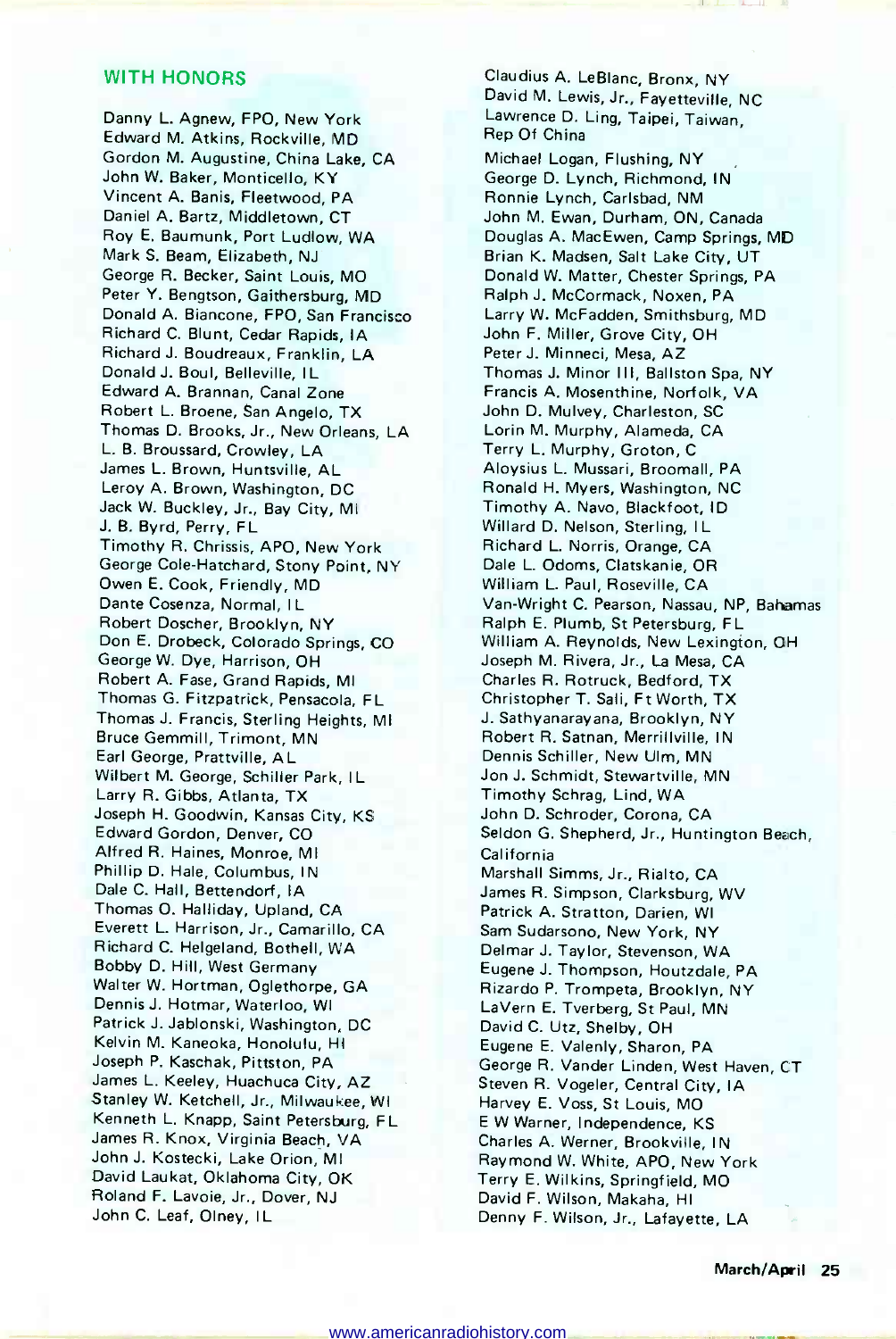### DIRECTORY OF ALUMNI CHAPTERS

CHAMBERSBURG (CUMBERLAND VALLEY) CHAPTER meets at 8 p.m., 2nd Tuesday of each month at Gerald Strite's TV-Radio Service Shop, RR2, Chambersburg, Pa. Chairman: Gerald Strite.

DETROIT CHAPTER meets 8 p.m., 2nd Friday of each month at St. Andrews Hall, 431 E. Congress St., Detroit. Chairman: James Kelley, 1140 Livernois, Detroit, Mich. 841-4972.

FLINT (SAGINAW VALLEY) CHAPTER meets 7:30 p.m. second Wednesday of each month at Andy's Radio and TV Shop, G-5507 S. Saginaw Rd., Flint, Michigan. Chairman: Larry McMaster, (517) 463-5059.

NEW YORK CITY CHAPTER meets 8:30 p.m., 1st and 3rd Thursday of each month at 199 Lefferts Ave., Brooklyn, N.Y. Chairman: Samuel Antman, 1669 45th St., Brooklyn, N.Y.

NORTH JERSEY CHAPTER meets 8 p.m., 2nd Friday of each month at The Players Club, Washington Square. Chairman: George Stoll, 10 Jefferson Ave., Kearney, N.J.

PHILADELPHIA -CAMDEN CHAPTER meets 8 p.m., 4th Monday of each month in RCA Building, 204-I, Route 38 in Haddonfield Rd., Cherry Hill, New Jersey 08034. Chairman: Joe Szumowski.

PITTSBURGH CHAPTER meets 8 p.m., 1st Thursday of each month in the basement of the U.P. Church of Verona, Pa., corner of South Ave. and 2nd St. Chairman: George McElwain. SAN ANTONIO (ALAMO) CHAPTER meets 7 p.m., 4th Thursday of each month at Alamo Heights Christian Church Scout House, 350 Primrose St., 6500 block of N. New Braunfels St. (3 blocks N. of Austin Hwy.), San Antonio. Chairman: Robert Bonge, 222 Amador Lane, San Antonio. All San Antonio area NRI students are always welcome. A free annual chapter membership will be given to all NRI graduates attending within three months of their graduation.

SOUTHEASTERN MASSACHUSETTS CHAP-TER meets 8 p.m., last Wednesday of each month at the home of Chairman Daniel DeJesus, 12 Brookview St., Fairhaven, Mass. 02719.

SPRINGFIELD (MASSACHUSETTS) CHAP-TER meets at 7 p.m. on the second Saturday of each month at the home of Chairman Art Byron.

TORONTO CHAPTER meets at McGraw-Hill CEC, 330 Progress Ave., Scarborough, Ontario, Canada. Chairman Branko Lebar. For information contact Stewart J. Kenmuir (416) 293-1911.



### SPRINGFIELD, MASSACHUSETTS CHAPTER TROUBLESHOOTS COLOR TV

At the November meeting, immediately after business was taken care of, the members went to work on the Zenith color TV which is owned by our chapter.

There was no raster and the highvoltage rectifier heated until it glowed. The trouble was located as a poor connection in the cap of the tube. Some progress was made towards the convergence of the color. We had replaced the CRT and therefore had to reconverge the whole set.

At the December meeting Tom Nolan, Executive Secretary of the NRI Alumni Association, attended the chapter for his annual visit. Tom gave<br>us a very interesting talk on oscilloscope waveforms and also demonstrated the new NRI Model 255 solidstate oscilloscope. He also went into great detail concerning oscilloscope probes and their uses.

The chapter always looks forward to Tom's visits, which are always special occasions.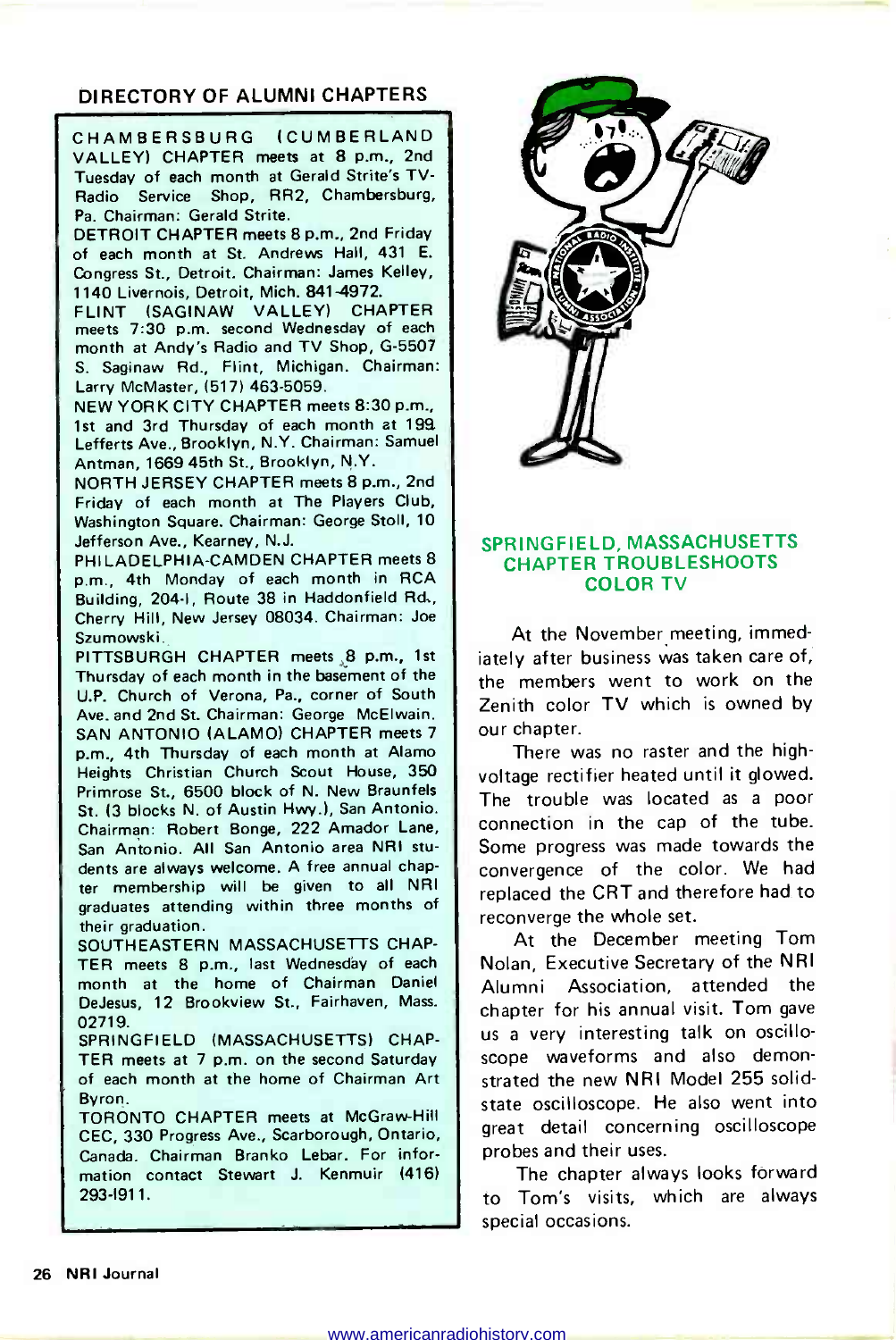### NRI AA OFFICERS

| Thomas Schnader President        |  |
|----------------------------------|--|
| Richard G. Moore Vice President  |  |
| Homer Chaney Vice President      |  |
| Angelo J. Colombo Vice President |  |
| William D. Harris Vice President |  |
| Tom Nolan Exec. Secretary        |  |

# Allummi News

### PITTSBURGH CHAPTER ELECTS NEW OFFICERS

At the December 5 meeting we held election of officers. The following officers were elected. George Mc-Elwain, Chairman; Thomas D. Schnader, Vice Chairman; Gerald F. Genellie, Treasurer; Joseph M. Burnelis, Secretary; and James L. Wheeler, John



New officers of the Pittsburgh Chapter. Front row (I. to r.): James L. Wheeler, John L. Benoit, and William J. Lundy, Directors. Back row: Joseph M. Burnelis, Secretary; Gerard F. Genellie, Treasurer; Tom D. Schnader, Vice Chairman; and George McElwain, Chairman.

L. Benoit and William J. Lundy, Directors. Along with this Journal you will see a photograph of our new officers.

After the meeting the chapter held its annual party, which was complete with refreshments and a good time was had by all.

At the January meeting we had a talk by Tom Schnader on how to check purity. Tom showed us how to get purity in a color TV set using a bar and dot generator in conjunction with a degaussing coil. It was a simple method and Tom claims it to be faster than the regular method once it has been understood.

### NORTH JERSEY CHAPTER STUDIES TV FAULTS

At the December meeting two GE TV's were brought in and worked on by Al Mould and Robert Podinomi and Harry Ala.

One of the GE's, a black and white model, had a bad filter and an intermittent filament voltage which was traced to the cathode-ray tube.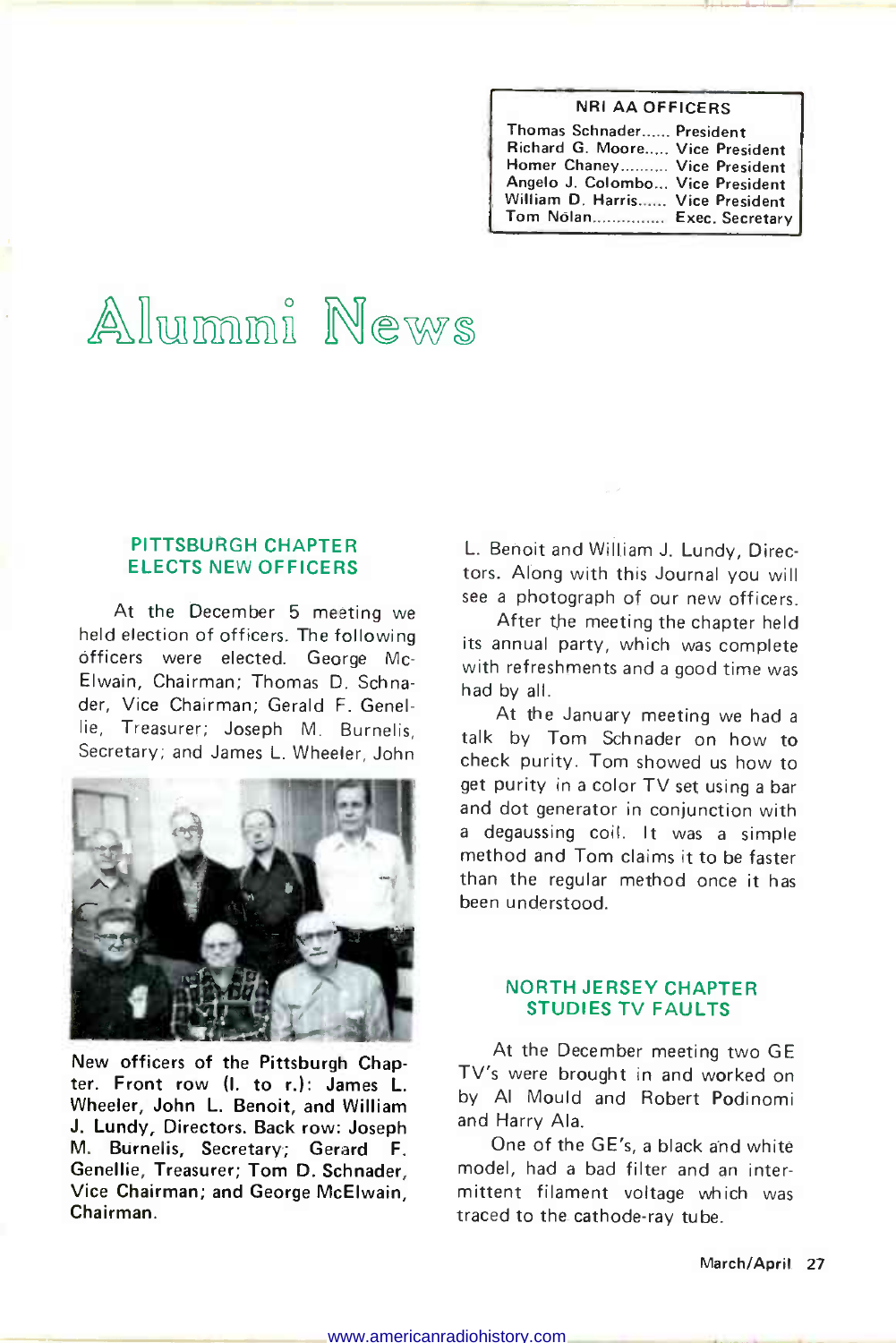After working on the other GE, which was a color TV receiver, it was found that it was impossible to get good color because of the weak picture tube.

At this meeting Mr. Edmand Palladino was admitted to the chapter as a new member. Congratulations Ed and welcome to the chapter.

### SE MASSACHUSETTS CHAPTER HEARS TALK BY LOCAL TV ENGINEER REPAIRMAN

At the November meeting, Carl Merrill gave a talk on capacitor troubles and their effects on color television.

Mr. Merrill went into capacitor troubles in great detail, including ex planations of the oscilloscope displays. The equipments he happened to be using were a Leader LBO-511 oscilloscope, an Eico 460 wide-band oscilloscope, an Eico 1140 series parallel RC combination box, a B&K precision 282 digital voltmeter, and a color tube test jig.

At the coming January meeting Mr. Merrill has been invited back to continue into color television capacitor troubles in the i-f and AGC circuits. The chapter really appreciates these types of programs and is looking forward to more of the same.

### DETROIT CHAPTER BRAVES SNOW FOR MEETING

Even though there was plenty of snow, our regular members were at our December meeting.

For the last two meetings John Nagy has been bringing his 16-millimeter sound projector and has displayed several interesting movies each evening. It sure peps the meetings up having the films and if any of the other chapters discover some good interesting films, please let our chapter

in on it. We are having a little trouble getting films that the chapter can afford.

At the last meeting we had a new member join-his name is Wilson Crane and we welcome him with open arms.

We had twelve members present at the last meeting and at the next meeting we are going to learn how to use the oscilloscope as we have all found that it is the most useful instrument in servicing but quite a few members still do not understand it.

### FLINT-SAGINAW MICHIGAN CHAPTER GOING STRONG

At the November meeting Dennis Besser brought in a B&K analyst that he had just purchased and demonstrated a few problems that it is possible to check out in a TV set. As it is a new instrument, he is learning how to use it along with the chapter. Andy Jobbagy gave a demonstration on how to check high voltage in color TV sets and how to set the color killer.

At our second November meeting the Alumni members were invited to the Sencore Instrument Seminar in Davidson, Michigan. Bearnie Holden, the distributor, furnished the dinner and refreshments. Those members who did not attend will never know how much they missed.



Members of the Flint-Saginaw Valley Chapter at their meeting in January. Members have just finished talking into the radio WAMM microphone.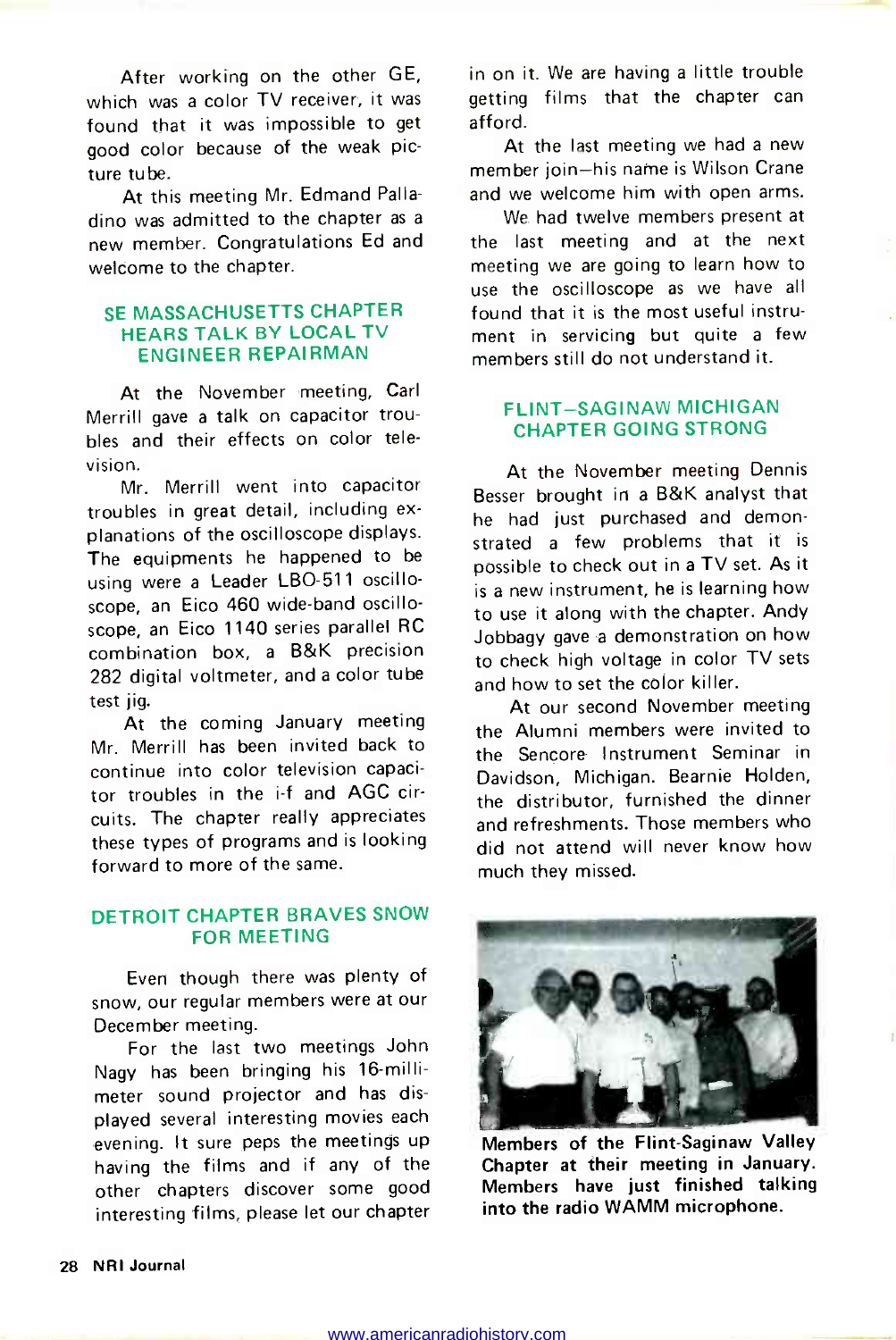At the January meeting the chapter elected new officers and Mr. Jobbagy gave a lecture on voltage doublers in low -voltage supplies, condensers in vertical and horizontal oscillator circuits, and how you can be fooled so easily by overlooking the testing of the various condensers in these circuits. Also, a discussion of color killers was given by Steve Avetta, who gave some pointers on tuners and what to look for and how to repair them.

The chapter gained a new member, Roger D. Donaven. Welcome to the chapter, Roger. Roger is a student of NRI and he joined the Saginaw Valley Chapter after three months as a student. He found that this was very helpful while taking his course with NRI.

The following members were elected officers of the chapter. Chairman, Larry McMasters; Vice Chairman, Donald L. Stewart; Secretary, Steve Avetta; Treasurer, Andrew Jobbagy; Good -Will Ambassador, Shigeru Higa; Educational Director, Henry Hubbard; Entertainment, Roger D. Donaven; Photographer, Dennis Besser; Membership Committee, Frederick Malik, Larry Myers, Cash Laferty, and Robert Newman. The chapter telephone is 694-6773.

Personal Glimpses

It is not every day that one can celebrate the twenty-fifth anniversary of one's First -Class Radiotelephone license, but such was the case with William H. Wilson in December of 1974.

William, who has devoted a lifetime to the electronics field, has worked as a two-way radiocommunications technician for the last 23 years. He is a graduate of five radioelectronics schools, including NRI's TV-Radio Servicing course (1966) in



William Homer Wilson

which he achieved excellent grades. In addition, he is a member of NRI's Alumni Association and the Society of Broadcast Engineers.<br>During his long career, William has worked as broadcast technician and engineer

for stations WSSV, KORA, WCOH, and WGAA. In 1952 he left broadcasting for a more rewarding job with the Georgia Kraft Company in Douglasville, Georgia, where he specializes in two-way radiocommunications. Georgia Kraft mai mobile radio units and eight base stations in Georgia and Alabama.

Says William, "I feel real proud to be a part of NRI. I think your school is tops in the radio field." Thank you, William. Congratulations, and we think you're tops in your field, too.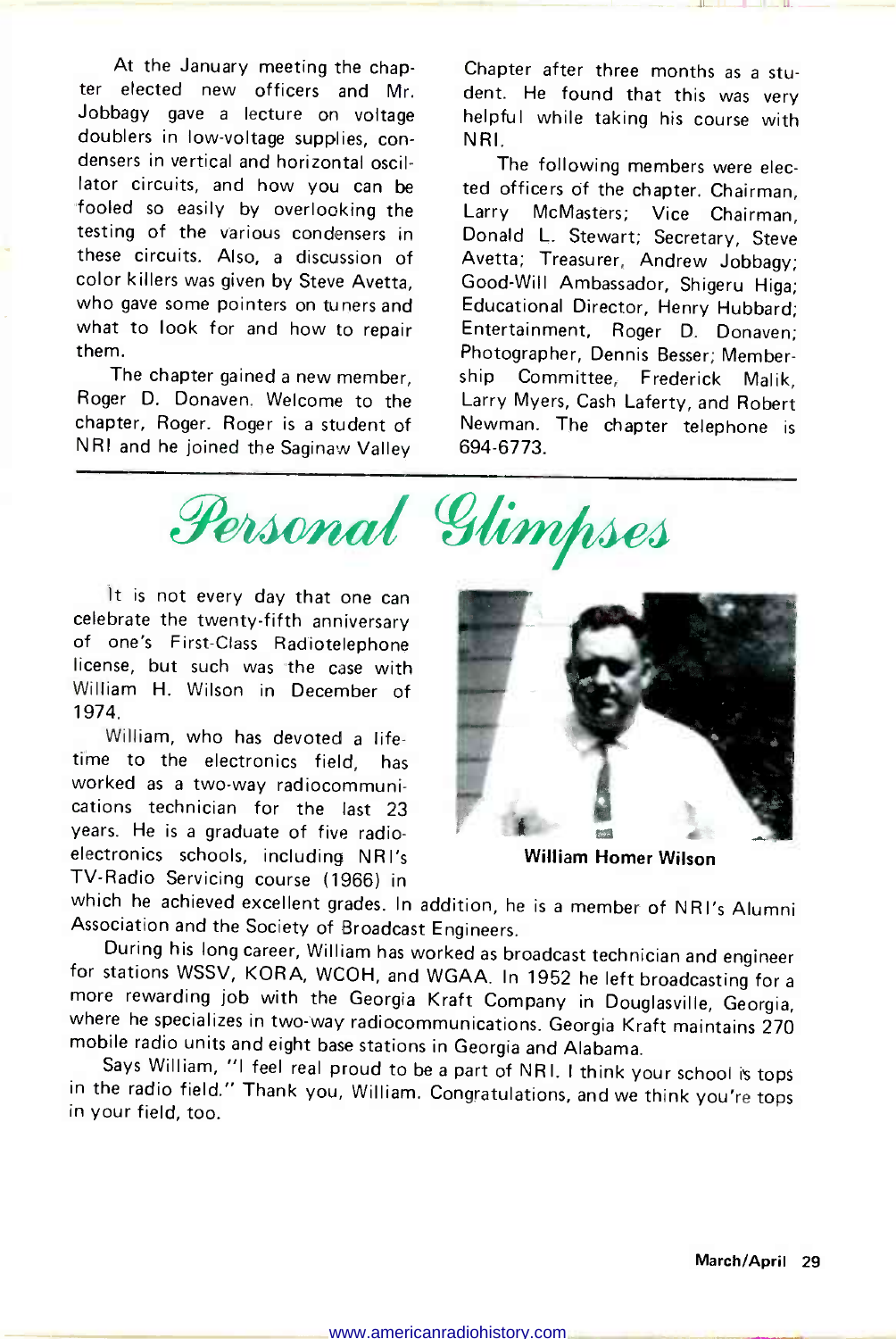## THE "ANYWHERE" HI-FI SPEAKER SYSTEM

The Poly -Planars ... speakers of totally new design that give your imagination the go-ahead! As small as 13/16" in thickness, their uses are practically unlimited. The world's first speaker to provide truly superlative sound no matter where you put it-under tables, in <sup>a</sup>wall or ceiling, in your car or boat, inside or outside, even under water. Use it as is or cover it, baffle it, enclose it. Go ahead-do your thing with several of these speakers that invite imagination.

### The original ...



The smallest ...



### The roundest . . .



This is the one that started it all. Hi-fi enthusiasts and just plain people have taken this to heart, amazed that so much good sound can come from such a speaker.

### SPECIFICATIONS

Power capacity: 20 watts peak. Frequency range: 40 to 20,000 Hz. Input impedance: 8 ohms. Sensitivity: 85 db/m for 1 watt electrical input. Operating temperature range:  $-20^{\circ}$ F to +175°F. Net weight: 19 ounces. Voice coil diameter: 1 inch. Magnet weight: 4.8 ounces. Indox frame and acoustic panel, expanded polystyrene. Humidity: up to 100 percent. Impervious to water immersion. Size: 1-7/16" w by 11-3/4" d by 14-11/16" l.

Stock No.200SK<br>Weight 2 pounds  $$10^{95}$ Parcel Post Insured

The P-5 is the smallest  $(4\frac{1}{2}$ " by  $8\frac{1}{2}$ ") and the thinnest  $(13/16")$ of all the Poly -Planar speakers. It is ideally suited for installations in automobiles, boats, and other areas where space is limited.

#### SPECIFICATIONS

Power capability: 5 watts peak. Frequency range: 60 Hz to 20 kHz. Sensitivity: 80 db/m for 1 watt electrical input. Input impedance: 8 ohms.

> Stock No.5SK  $S \subseteq 95$ Weight 1 pound Parcel Post Insured

Replaces conventional cone speakers. Only one inch thin, this speaker has a standard 8 -inch RETMA mounting. It features a high power rating, wide-angle dispersion, and a bidirectional pattern. It is water resistant and offers a choice of front or rear mounting. SPECIFICATIONS

Speaker type: electromagnetic movement. Power capability: 10 watts rma, 20 watts peak. Frequency range: 40 Hz to 20,000 Hz. Input impedance: 8 ohms. Sensitivity: 90 db/m for 1 watt input. Operating temperature range:  $-20^{\circ}$ F to  $+175^{\circ}$ F. Construction: planar type, expanded polystyrene panel, polystyrene frame. Magnet: ceramic, indox. Voice coil: %". Speaker size and shape: round, 8 inches diameter. Overall depth: 1.05 inches. Weight: 11 ounces.

> Stock No.8SK<br>Weight 1 pound Weight 1 pound<br>Parcel Post Insured

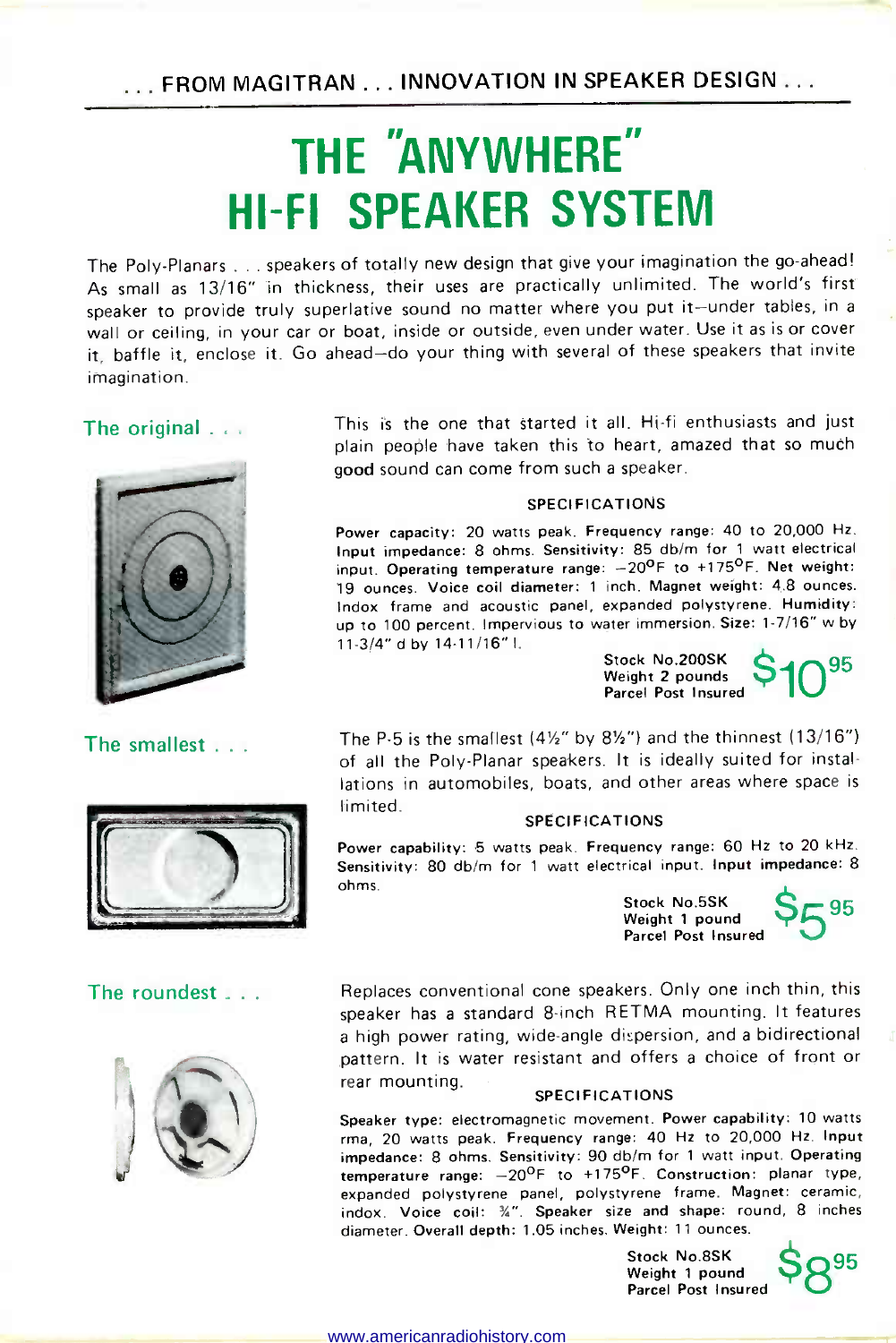

NRI Journal

# CONAR DIVISION OF NATIONAL RADIO INSTITUTE

### 3939 WISCONSIN AVENUE . WASHINGTON, D.C. 20016

| $\Box$ Cash Order<br><b>CHECK ONE:</b><br>$\Box$ C.O.D. (20% deposit required)<br>$\Box$ Select-A-Plan Order                                                                                                                                                                                                                                                                                                |                               |                                                                                                                                                                                                                                                                                                                                                                                                                                   |                                                                                                          | CHECK ONE:                                    | Rew CONAR Account<br>$\Box$ Add-on CONAR Account<br>$\Box$ Re-open CONAR Account |        |
|-------------------------------------------------------------------------------------------------------------------------------------------------------------------------------------------------------------------------------------------------------------------------------------------------------------------------------------------------------------------------------------------------------------|-------------------------------|-----------------------------------------------------------------------------------------------------------------------------------------------------------------------------------------------------------------------------------------------------------------------------------------------------------------------------------------------------------------------------------------------------------------------------------|----------------------------------------------------------------------------------------------------------|-----------------------------------------------|----------------------------------------------------------------------------------|--------|
| <b>PLEASE PRINT</b><br>NRI Student or Graduate No.<br>Name                                                                                                                                                                                                                                                                                                                                                  |                               |                                                                                                                                                                                                                                                                                                                                                                                                                                   | Name                                                                                                     | Ship to another address? Give Directions here |                                                                                  |        |
| <b>Address</b>                                                                                                                                                                                                                                                                                                                                                                                              |                               |                                                                                                                                                                                                                                                                                                                                                                                                                                   | <b>Address</b>                                                                                           |                                               |                                                                                  |        |
| City<br>State                                                                                                                                                                                                                                                                                                                                                                                               | Zip Code                      |                                                                                                                                                                                                                                                                                                                                                                                                                                   | City                                                                                                     | <b>State</b>                                  | Zip Code                                                                         |        |
| Moved since last order?<br><b>Previous Address</b>                                                                                                                                                                                                                                                                                                                                                          |                               |                                                                                                                                                                                                                                                                                                                                                                                                                                   | City                                                                                                     |                                               | <b>State</b>                                                                     |        |
| 1.<br><b>NAME OF ITEM</b>                                                                                                                                                                                                                                                                                                                                                                                   | $\overline{2}$ .<br>STOCK $#$ |                                                                                                                                                                                                                                                                                                                                                                                                                                   | 3.<br><b>HOW MANY?</b>                                                                                   | 4.<br><b>PRICE EACH</b>                       | 5.<br><b>TOTAL</b>                                                               | WEIGHT |
| <b>IMPORTANT</b>                                                                                                                                                                                                                                                                                                                                                                                            |                               |                                                                                                                                                                                                                                                                                                                                                                                                                                   | 6. Total Cash Price<br>For Merchandise                                                                   |                                               |                                                                                  |        |
| To speed handling, any correspondence should<br>be on separate paper.<br>All prices are net F.O.B., Wash., D.C.<br>Please include postage for weight shown and<br>insurance on Parcel Post orders.<br>Express Orders should not include shipping<br>charges.<br>A 20% deposit is required on C.O.D. orders.<br>SELECT-A-PLAN ORDERS: Please complete<br>and sign reverse side.<br>Thank you for your order. |                               | (Do not remit for items shipped Express Collect)<br>7. Parcel Post and Insurance<br>8. 10% Cash Down Payment and<br>Parcel Post Costs Required on<br><b>New CONAR Accounts</b><br>9. Unpaid Balance of Cash Price<br>(Items 6 & 7 less item 8)<br>Washington, O.C. )<br>10. Sales Tax<br>Residents Only<br>11. Unpaid Balance<br>(Amount to be financed)<br>(Item 9 plus item 10)<br>12. Finance Charge<br>(See schedule on back) |                                                                                                          |                                               |                                                                                  |        |
|                                                                                                                                                                                                                                                                                                                                                                                                             |                               |                                                                                                                                                                                                                                                                                                                                                                                                                                   |                                                                                                          |                                               |                                                                                  |        |
| Prices in the CONAR catalog and Select-A-Plan time<br>payment privileges apply only to residents of the United<br>States and Canada.                                                                                                                                                                                                                                                                        |                               | 14.                                                                                                                                                                                                                                                                                                                                                                                                                               | 13. Total of Payments<br>(Item 11 plus item 12)<br><b>Oeferred Payment Price</b><br>(Items 6, 10 and 12) |                                               |                                                                                  |        |

Please do not write in this space

 $\hat{\mathcal{R}}^{\mathcal{E}}$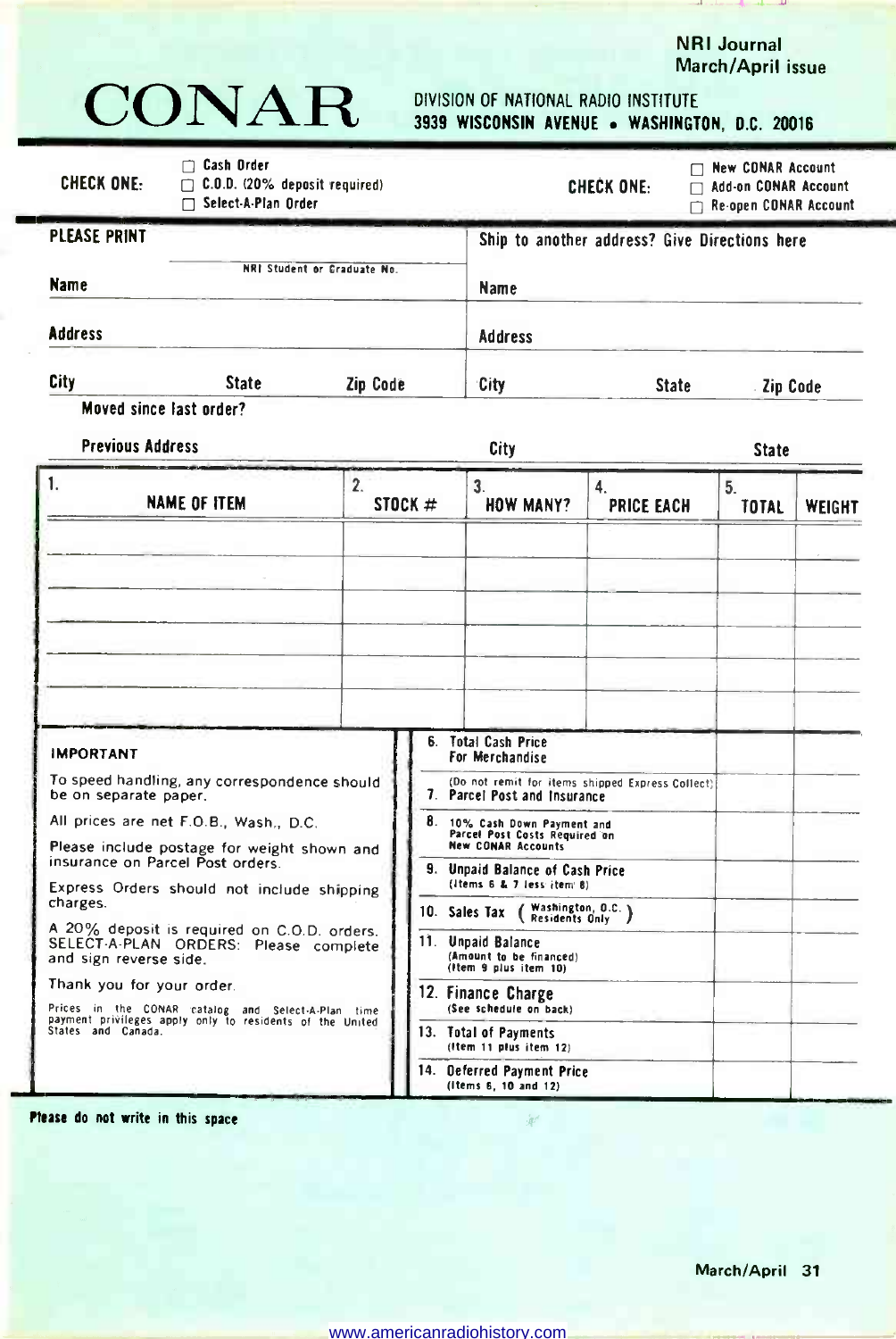### RETAIL INSTALLMENT CONTRACT & SECURITY AGREEMENT

### CONAR SELECT -A -PLAN SELECT YOUR TERMS TO FIT YOUR BUDGET

#### CONAR FINANCIAL RATES:

STANDARD PLAN-The ANNUAL PERCENTAGE RATE is 17.75%

**EXTENDED PLAN--The ANNUAL PERCENTAGE RATE is 15 50%** 

#### TO SPEED SHIPMENT

- 1. Complete other side of this sheet.
- 2. Use Select -A -Plan Schedule on the right to find your Finance Charge and your Monthly Payment.
- 3. Insert amount of down payment (at least 10% of total order) and other information in Payment Agreement below.
- 4. Sign Payment Agreement and fill in Credit Application.

IMPORTANT: When you have made three monthly payments, you can "add-on" purchases with no down payment. If you are under 21, please have the Payment Agreement and credit application filled out and signed by a person over 21. He can make the purchase for you and will be responsible for payment. If you have a CONAR account open or recently paid -in -full, just sign the Payment Agreement.

NOTICE TO THE BUYER: (1.) Do not sign this agreement before you<br>read it or if it contains any blank space. (2.) You are entitled to a copy<br>of this signed agreement, (3.) The Finance Charge will be waived if the<br>unpaid bal

### HOW TO DETERMINE THE NUMBER AND AMOUNT OF MONTHLY PAYMENTS TO REPAY THE "TOTAL OF PAYMENTS"

west the Select-A-Plan Schedule to find out what your monthly payment is. Then divide your monthly payment into your<br>"Total of Payments" to find out how many monthly payments you must make. The amount which is left over is

#### PAYMENT AGREEMENT

Enclosed is a down payment of \$ on the merchandise I have listed on the reverse side. Beginning<br>30 days from date of shipment, I will pay CONAR \$ and many each month for any month payments, plus a final 30 days from date of shipment, I will pay CONAR \$ monthly payment of S. Title to and right of possession of the merchanidse shall remain in you until all payments have been made. If I do not make the payments as agreed, you may declare the entire balance immediately due and payable. In satisfaction of the balance, you may at your option, take back the merchandise, which I agree to return at your request. I understand that a 1% accounting charge will be added to my unpaid balance if my payments become 60 days or more in arrears. I agree that the above conditions shall apply to any add-on purchases to my Select -A -Plan account. The statements below are true and are made for the purpose of receiving credit.

BUYER SIGN HERE

|    | IT'S AS EASY AS             | A      |                                                                                                                                                |                                   | TO OPEN A CONAR ACCOUNT               |          |  |  |
|----|-----------------------------|--------|------------------------------------------------------------------------------------------------------------------------------------------------|-----------------------------------|---------------------------------------|----------|--|--|
|    |                             |        | PLEASE ALLOW ADEQUATE TIME FOR NORMAL ROUTINE CREDIT CHECK. ONCE YOUR CREDIT IS ESTABLISHED, ONLY YOUR SIGNATURE IS NEEDED TO ADD ON PURCHASES |                                   |                                       |          |  |  |
|    |                             |        | WHERE DO YOU LIVE?                                                                                                                             |                                   |                                       |          |  |  |
|    | PRINT FULL NAME             |        |                                                                                                                                                |                                   | Age                                   |          |  |  |
|    | HOME ADDRESS                |        | <b>CITY</b>                                                                                                                                    | ZIP CODE<br><b>STATE</b>          |                                       |          |  |  |
|    | HOME PHONE                  |        |                                                                                                                                                | HOW LONG AT THIS ADDRESS          |                                       |          |  |  |
|    | ( ) OWN HOME<br>( ) RENT    |        |                                                                                                                                                | RENT OR MORTGAGE PAYMENTS \$      |                                       | PER. MO. |  |  |
|    | WIFE'S NAME                 |        |                                                                                                                                                | NUMBER OF DEPENDENT CHILDREN      | MARITAL STATUS ( ) MARRIED ( ) SINGLE |          |  |  |
|    | PREVIOUS ADDRESS            |        |                                                                                                                                                |                                   | HOW LONG?                             |          |  |  |
|    |                             |        | WHERE DO YOU WORK?                                                                                                                             |                                   |                                       |          |  |  |
|    |                             |        |                                                                                                                                                |                                   |                                       |          |  |  |
|    | YOUR EMPLOYER               |        | <b>POSITION</b>                                                                                                                                |                                   | MONTHLY INCOME \$<br>HOW MANY YEARS   |          |  |  |
|    | <b>EMPLOYER'S ADDRESS</b>   | Street | City                                                                                                                                           | State                             | ON PRESENT JOB?                       |          |  |  |
| 63 |                             |        |                                                                                                                                                |                                   |                                       |          |  |  |
|    | PREVIOUS EMPLOYER           | Name   | Address                                                                                                                                        |                                   | HOW LONG?                             |          |  |  |
|    | WIFE'S EMPLOYER             |        |                                                                                                                                                |                                   | MONTHLY INCOME S                      |          |  |  |
|    |                             | Name   | Address                                                                                                                                        |                                   |                                       |          |  |  |
|    |                             |        | WHERE DO YOU TRADE?                                                                                                                            |                                   |                                       |          |  |  |
|    | <b>BANK ACCOUNT</b><br>WITH |        |                                                                                                                                                |                                   | CHECKING                              |          |  |  |
|    |                             | Street | City                                                                                                                                           | State                             | ) SAVINGS                             |          |  |  |
|    | CREDIT ACCOUNT              |        |                                                                                                                                                |                                   | $( )$ LOAN                            |          |  |  |
|    | WITH                        | Street | City                                                                                                                                           | State                             |                                       |          |  |  |
|    | CREDIT ACCOUNT              |        |                                                                                                                                                |                                   | TOTAL OF ALL                          |          |  |  |
|    | WITH                        | Street | City                                                                                                                                           | progressions of the same<br>State | MONTHLY PAYMENTS<br>INCLUDING CAR \$  |          |  |  |
|    |                             |        |                                                                                                                                                |                                   |                                       |          |  |  |

www.americanradiohistory.com

| STANDARD PLAN<br>PLEASE CHECK ONE<br>п<br><b>EXTENDED PLAN</b><br>п |                           |                          |                                       |                          |  |  |
|---------------------------------------------------------------------|---------------------------|--------------------------|---------------------------------------|--------------------------|--|--|
| IF UNPAID                                                           | <b>STANDARD</b><br>PLAN   |                          | <b>EXTENDED</b><br>PLAN               |                          |  |  |
| <b>BALANCE IS</b>                                                   | Finan-<br>cial.<br>Charge | Monthly<br>Pay-<br>ments | Finan-<br>c <sub>i</sub> al<br>Charge | Monthly<br>Pav-<br>ments |  |  |
| 20.01-25.00                                                         | 1.05                      | 350                      |                                       |                          |  |  |
| 25.01 - 30.00                                                       | 1.50                      | 4.00                     |                                       |                          |  |  |
| 30.01 - 35.00                                                       | 2.05                      | 4.50                     |                                       |                          |  |  |
| 35.01-40.00                                                         | 2.65                      | 4.75                     |                                       |                          |  |  |
| 40.01 - 50.00                                                       | 3 0 0                     | 5.00                     |                                       |                          |  |  |
| $50.01 - 60.00$                                                     | 4.15                      | 5.50                     |                                       |                          |  |  |
| $60.01 - 70.00$                                                     | 5.50                      | 6.00                     | 6.40                                  | 4.50                     |  |  |
| $70.01 - 80.00$                                                     | 7.00                      | 6.50                     | 8.00                                  | 5.00                     |  |  |
| 80.01-90.00                                                         | 800                       | 7.75                     | 10.10                                 | 5.00                     |  |  |
| 90.01-100.00                                                        | 9.00                      | 8.75                     | 12.60                                 | 5.25                     |  |  |
| 100.01-110.00                                                       | 10.00                     | 9.75                     | 14.80                                 | 5.50                     |  |  |
| 110.01-120.00                                                       | 11.00                     | 10.75                    | 16.20                                 | 6.00                     |  |  |
| 120.01-130.00                                                       | 12.00                     | 11.75                    | 17.60                                 | 6.50                     |  |  |
| 130.01-140.00                                                       | 13.00                     | 12.75                    | 19.40                                 | 7.00                     |  |  |
| 140.01-150.00                                                       | 14.00                     | 13.75                    | 21.60                                 | 7.50                     |  |  |
| 150.01-160.00                                                       | 15.00                     | 14.75                    | 23.20                                 | 8.00                     |  |  |
| 160.01-170.00                                                       | 16.00                     | 15.75                    | 24.80                                 | 8.50                     |  |  |
| 170.01-180.00                                                       | 17.00                     | 16.75                    | 26.20                                 | 9 00                     |  |  |
| 180.01-200.00                                                       | 18.0C                     | 17 00                    | 27.90                                 | 10.00                    |  |  |
| 200.01-220.00                                                       | 20.00                     | 18.50                    | 29 80                                 | 11.00                    |  |  |
| 220.01-240.00                                                       | 22 00                     | 20.00                    | 32.40                                 | 12.00                    |  |  |
| 240.01-260.00                                                       | 24.00                     | 22.00                    | 35.20<br>38.20                        | 13.00                    |  |  |
| 260.01-280.00                                                       | 26.00                     | 24.00                    |                                       | 14.50<br>15.50           |  |  |
| 280 01-300.00                                                       | 30.00                     | 24.50<br>25.50           | 41 20<br>44.20                        | 17.00                    |  |  |
| 300.01-320.00                                                       | 32 00                     | 27.00                    | 47.80                                 | 18.00                    |  |  |
| 320.01-340.00                                                       | 35.00                     |                          |                                       |                          |  |  |
| 340.01-370.00                                                       | 38.00                     | 28.00                    | 52.40                                 | 18.50                    |  |  |
| 370.01-400.00                                                       | 42 00                     | 29.50<br>31.50           | 57.20                                 | 29 00<br>21.00           |  |  |
| 400.01-430.00                                                       | 46.00                     |                          | 62.20                                 |                          |  |  |
| 430 01-460 00                                                       | 49.50                     | 34.00                    | 69.00                                 | 22.00                    |  |  |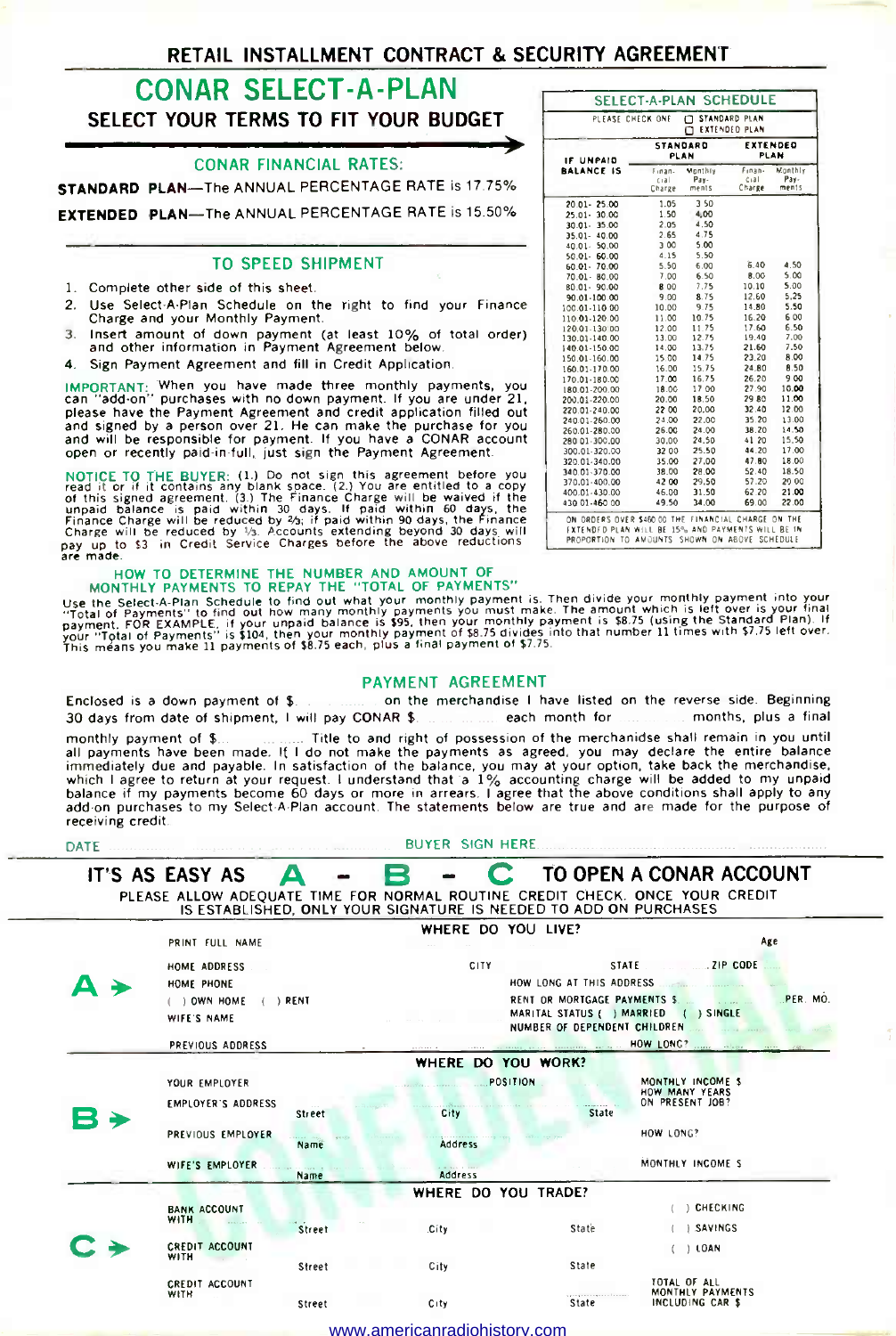<sup>A</sup>GREAT GIFT IDEA ... FOR YOURSELF OR SOMEONE ELSE...

# THE HEADHUGGER  $\frac{\text{Pit's a radio ...}}{\text{Pit's private ...}}$



Now you can enjoy your favorite programs anywhere ... in complete privacy ... without disturbing others.

Great at sporting events where you can get the "color" while watching the action. Soothing music can calm you when the fish aren't biting. You can keep up with the world while camping, hiking, or golfing. The Headhugger can even make mowing the lawn more enjoyable.

The Headhugger headset radio delivers full, rich sound through two 2Ya" dynamic speakers. It's light in weight and comfortably padded too. Handy volume, on -off knob and tuning knob.

Headhugger FM Headset Radio Stock No.67RT Postage Paid



Headhugger Combination FM Radio/Stereo Headphones Stock No.68RT Postage Paid



### SIX- AND TWELVE-VOLT BATTERY ELIMINATOR



Best-selling battery eliminator on the market today. Specially designed for operating auto radios-either 6 or 12 volts-transistor or vibrator type.

The ATR Model 610 delivers 6 volts at 10 amperes or 12 volts at 6 amperes. It has separate meters for volts-amps, eight-position voltage control, 6-12 volt switch with safety lock and toggle on-off switch. Full-wave dry disc rectifier gives noiseless, interference -free operation.

Housed in steel cabinet, gray hammertone finish. Rubber feet protect bench. Size: 6-1/2" by 9-1/8" by 8-1/2". 110-120 volts, 50-60 cycle ac.

 $$70^{95}$ 

Stock No.610WT Weight 22 pounds Express Collect